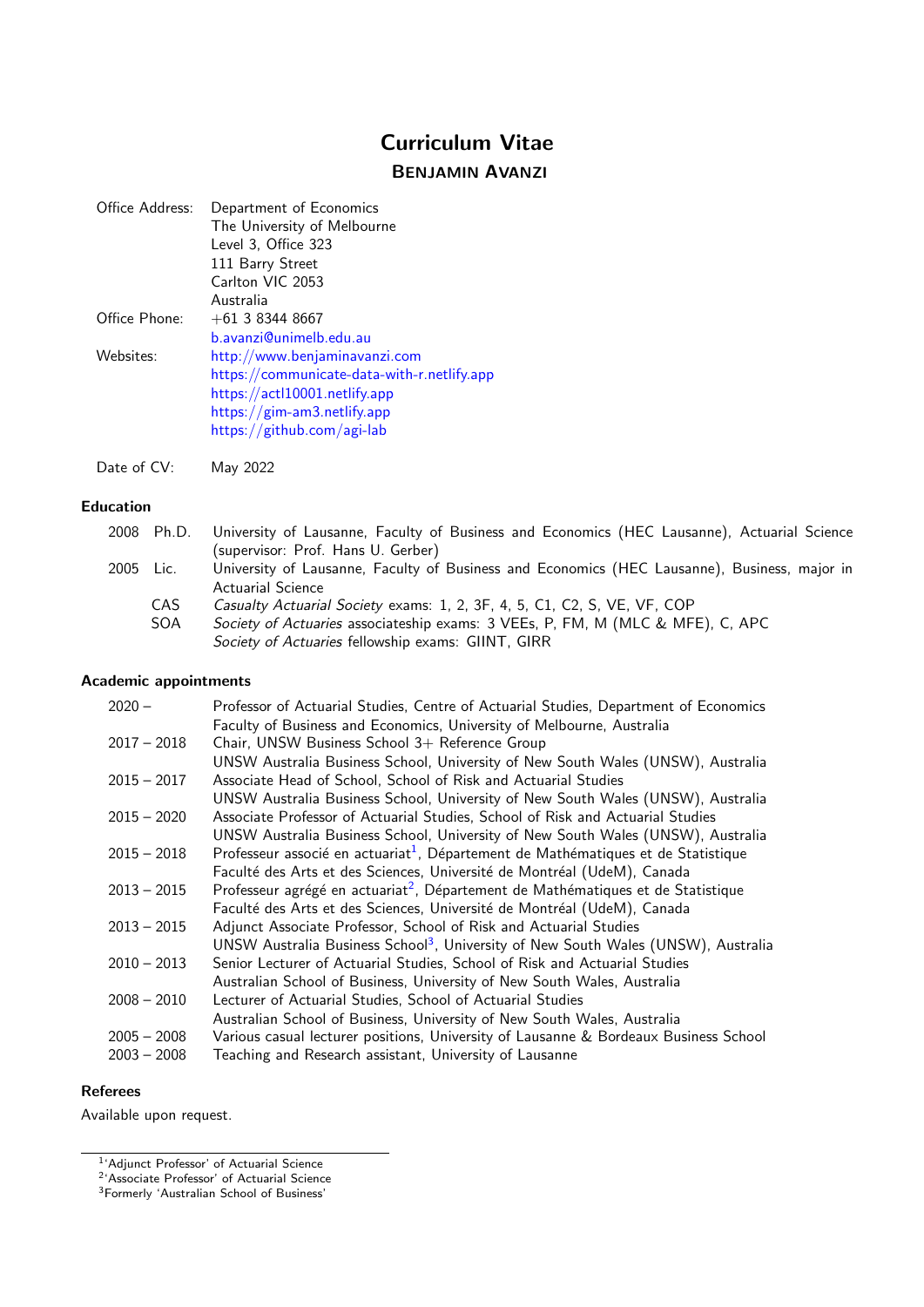#### **RESEARCH**

#### Overview of research expertise

I am a Swiss actuary and my current field of research is in insurance risk and capital. In particular, I develop stochastic models for the understanding, management, forecasting and transfer of risks. Recent topics include:

- dependence structures between general insurance lines of business (relevant to claims reserving, economic capital, pricing and capital allocation),
- the optimal control of risk theoretical surplus models (stylised equity (capital) models for risk businesses) for the purpose of reinsurance and stability,
- the modelling of complex claims processes, and
- the application of machine learning techniques for the enhancement or extension of existing actuarial techniques (such as claims reserving, model error, non discrimination pricing).

In the past I have also made contributions to the literature in pensions and operations management, and was Executive Chairman of a pension fund in Switzerland before becoming a full time academic.

#### Fields of Research<sup>[4](#page-1-0)</sup>

Primary:

- 3502 Banking, finance and investment (350206 Insurance studies, and 350208 Investment and risk management)
- 4905 Statistics (490501 Applied statistics, 490508 Statistical data science, and 490510 Stochastic analysis and modelling)
- 4901 Applied mathematics (490106 Financial mathematics, and 490108 Operations research)

Secondary:

- 3801 Applied economics (380107 Financial economics)
- 3802 Econometrics (380202 Econometric and statistical methods)
- 4903 Numerical and computational mathematics (490304 Optimisation)

#### Major awards

| 2018 | Taylor Fry General Insurance Seminar Silver Prize, awarded by an independent panel for the<br>paper How to proxy the unmodellable: Analysing granular insurance claims in the presence of un-<br>observable or complex drivers (Australian Actuaries Institute General Insurance Seminar, November<br>2018) |
|------|-------------------------------------------------------------------------------------------------------------------------------------------------------------------------------------------------------------------------------------------------------------------------------------------------------------|
| 2017 | <b>Hachemeister Prize</b> , awarded by the Casualty Actuarial Society (CAS) for the paper Correlations<br>between insurance lines of business: An illusion or a real phenomenon? Some methodological<br>considerations (2016, ASTIN Bulletin, 46:2)                                                         |

#### Publications

Metrics (as of June 2022)

[Google Scholar:](http://scholar.google.ch/citations?user=X4Ur7VQAAAAJ&hl=en) 1150 citations, h-index of 17 (since 2017: 654 citations, h-index of 14)

[Scopus profile:](http://www.scopus.com/authid/detail.url?authorId=16241043800) 611 citations, h-index of 11

[ResearchGate:](https://www.researchgate.net/profile/Benjamin_Avanzi) RG Score of 23.91 (80 %ile), Research Interest of 549.0 (87%ile of all RG members, 94%ile of all RG "Risk Management and Insurance" members),  $h$ -index of 15 (12 when self-citations are excluded)

Submitted journal articles

- 2022 1. Avanzi, B., Lau, H., Steffensen, M. [Optimal reinsurance under terminal value constraints](https://arxiv.org/abs/2203.16108) Submitted
- 2022 2. Avanzi, B., Chen, P. Henriksen, L. F. B., Wong, B. [On the surplus management of funds with assets and liabilities in presence of solvency requirements](https://arxiv.org/abs/2203.05139/) Submitted

<span id="page-1-0"></span><sup>4</sup>See, e.g., <https://rms.arc.gov.au/RMS/Proposal/Reference/For20Codes>.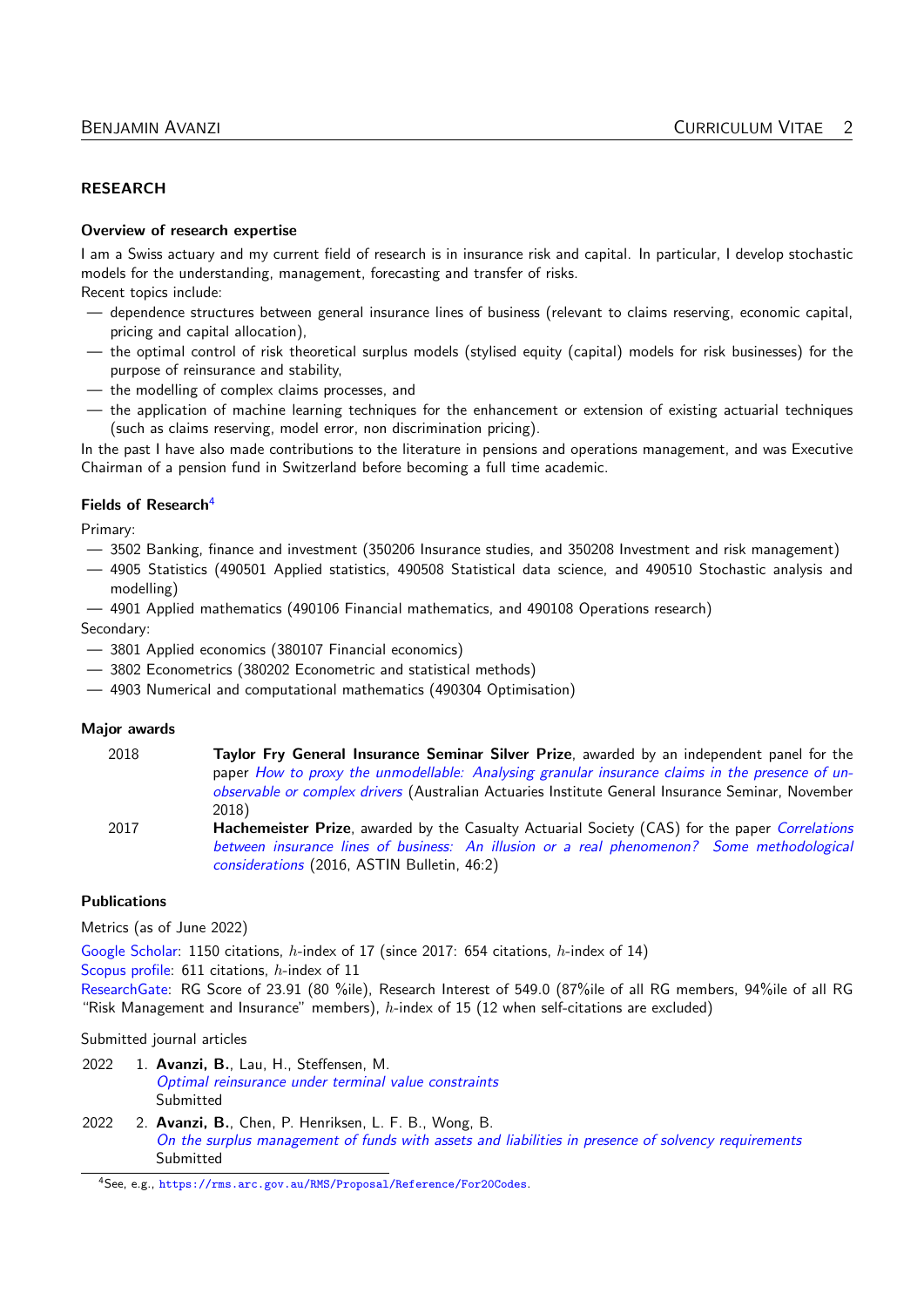| 2022 | 3. Avanzi, B., Lavender, M., Taylor, G., Wong, B.<br>Detection and treatment of outliers for multivariate robust loss reserving<br>Submitted                              |
|------|---------------------------------------------------------------------------------------------------------------------------------------------------------------------------|
| 2022 | 4. Avanzi, B., Lavender, M., Taylor, G., Wong, B.                                                                                                                         |
|      | On the impact of outliers in loss reserving<br>Submitted                                                                                                                  |
|      | Peer-reviewed journal articles                                                                                                                                            |
|      | Accepted manuscripts can be downloaded for free from here (2008-2019) and here (2017-) in accordance with the<br>journals' copyright regulations.                         |
| 2022 | 5. Avanzi, B., Taylor, G., Wang, M.                                                                                                                                       |
|      | SPLICE: A Synthetic Paid Loss and Incurred Cost Experience Simulator<br>[Q2,A] <sup>5</sup> Annals of Actuarial Science (Actuarial Software), in press                    |
| 2022 | 6. Al-Mudafer, M. T., Avanzi, B., Taylor, G., Wong, B.                                                                                                                    |
|      | Stochastic loss reserving with mixture density neural networks<br>[Q1,A*] Insurance: Mathematics and Economics, Vol. 105, pp. 144-174                                     |
| 2021 | 7. Avanzi, B., Taylor, G., Wang, M., Wong, B.                                                                                                                             |
|      | SynthETIC: an individual insurance claim simulator with feature control                                                                                                   |
| 2021 | [Q1,A*] Insurance: Mathematics and Economics, Vol. 100, pp. 296-308<br>8. Avanzi, B., Lau, H, Wong, B.                                                                    |
|      | On the optimality of joint periodic and extraordinary dividend strategies                                                                                                 |
|      | [Q1,A*] European Journal of Operational Research, Vol. 295, issue 3, pp. 1189-1210                                                                                        |
| 2021 | 9. Avanzi, B., Boglioni Beaulieu, G, Lafaye de Micheaux, P., Wong, B.<br>A Counterexample to the Central Limit Theorem for Pairwise Independent Random Variables Having a |
|      | Common Absolutely Continuous Arbitrary Margin                                                                                                                             |
|      | [Q1,n/a] Journal of Mathematical Analysis and Applications, Vol. 499, Issue 1, 124982                                                                                     |
| 2021 | 10. Avanzi, B., Taylor, G., Wong, B., Yang, X.                                                                                                                            |
|      | On the modelling of multivariate counts with Cox processes and dependent shot noise intensities<br>[Q1,A*] Insurance: Mathematics and Economics, Vol. 99, pp. 9-24        |
| 2021 | 11. Avanzi, B., Lau, H, Wong, B.                                                                                                                                          |
|      | Optimal Periodic Dividend Strategies for Spectrally Negative Lévy Risk Processes With Fixed Transaction<br>Costs                                                          |
|      | [Q2,A] Scandinavian Actuarial Journal, Vol. 2021, Issue 8, pp. 645-670                                                                                                    |
| 2021 | 12. Avanzi, B., Taylor, B., Wong, B., Xian, A.                                                                                                                            |
|      | Modelling and understanding count processes through a Markov-modulated non-homogeneous Poisson process<br>framework                                                       |
|      | [Q1,A*] European Journal of Operational Research, Vol. 290, Issue 1, pp. 177-195                                                                                          |
| 2021 | 13. Avanzi, B., Taylor, B., Vu, P. A., Wong, B.                                                                                                                           |
|      | On Unbalanced Data and Common Shock Models in Stochastic Loss Reserving<br>[Q2,A] Annals of Actuarial Science, Vol. 15, Issue 1, pp. 173-203                              |
| 2020 | 14. Avanzi, B., Lau, H, Wong, B.                                                                                                                                          |
|      | Optimal Periodic Dividend Strategies for Spectrally Positive Lévy Risk Processes With Fixed Transaction<br>Costs                                                          |
|      | [Q1,A*] Insurance: Mathematics and Economics, Vol. 93, pp. 315-332                                                                                                        |
| 2020 | 15. <b>Avanzi, B.</b> , Taylor, B., Vu P. A., Wong, B.                                                                                                                    |
|      | A Multivariate Evolutionary Generalised Linear Model Framework with Adaptive Estimation for Claims Re-<br>serving                                                         |
|      | [Q1,A*] Insurance: Mathematics and Economics, Vol. 93, pp. 50-71                                                                                                          |
| 2018 | 16. Avanzi, B., Taylor, B., Wong, B.                                                                                                                                      |
|      | Common shock models for claim arrays<br>[Q1,A] ASTIN Bulletin, Vol. 48, Issue 3, pp. 1109-1136                                                                            |
|      |                                                                                                                                                                           |

<span id="page-2-0"></span><sup>&</sup>lt;sup>5</sup>[Quartile according to [Scimago](https://www.scimagojr.com) 2021, Journal rank according to the latest ABDC 2019 list]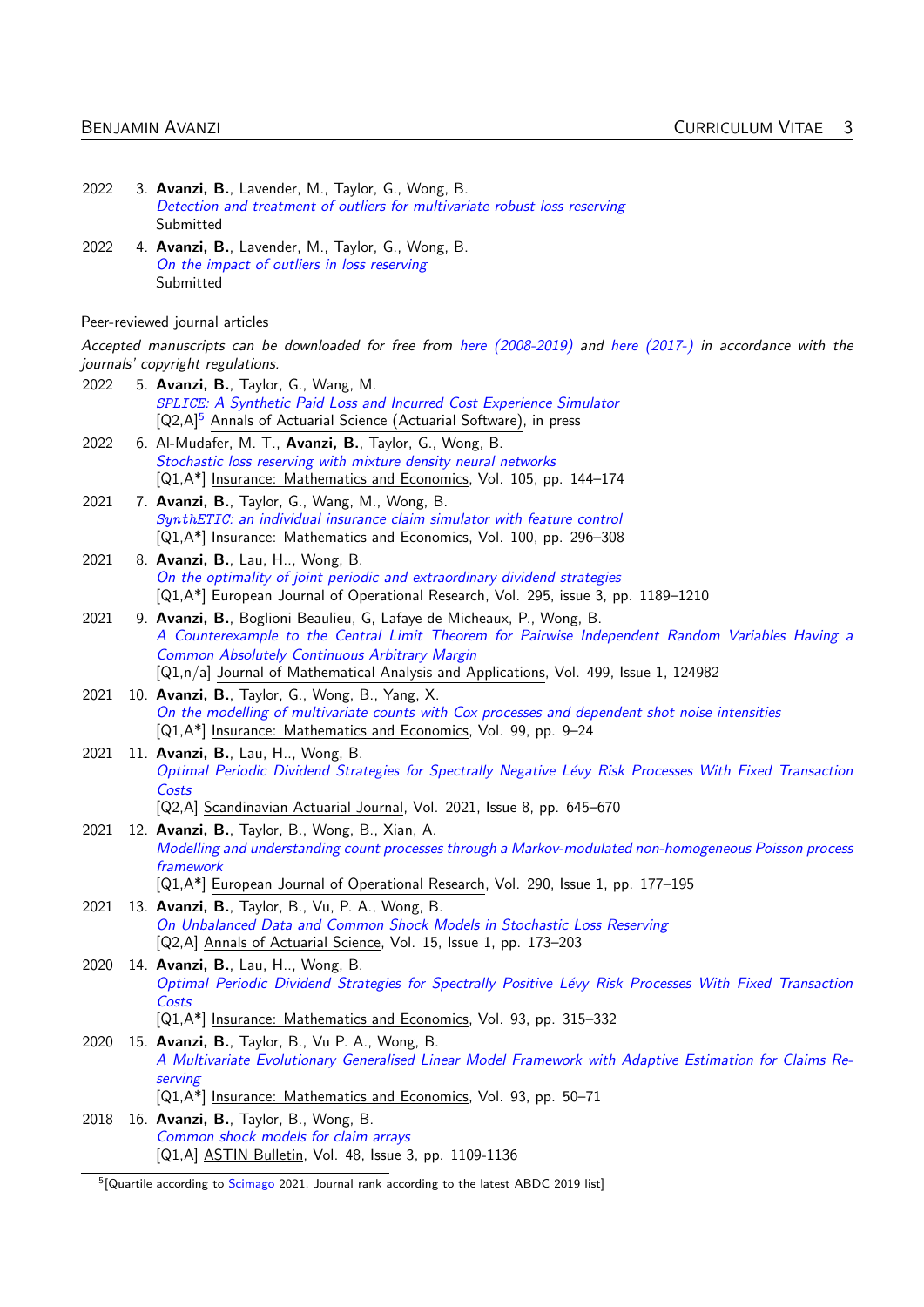|      | 2018 17. <b>Avanzi, B.</b> , Tu, V., Wong, B.<br>Optimal Dividends Under Erlang(2) Inter-Dividend Decision Times<br>[Q1,A*] Insurance: Mathematics and Economics, Vol. 79, pp. 225-242                                                    |
|------|-------------------------------------------------------------------------------------------------------------------------------------------------------------------------------------------------------------------------------------------|
| 2018 | 18. Avanzi, B., Henriksen, L. F. B., Wong, B.<br>On the distribution of the excedents of funds with assets and liabilities in presence of solvency and recovery<br>requirements                                                           |
| 2017 | [Q1,A] ASTIN Bulletin, Vol. 48, Issue 2, pp. 647–672.<br>19. Avanzi, B., Pérez, J.-L., Wong, B., Yamazaki, K.                                                                                                                             |
|      | On optimal joint reflective and refractive dividend strategies in spectrally positive Lévy models<br>[Q1,A*] Insurance: Mathematics and Economics, Vol. 72, pp. 148-162.                                                                  |
| 2016 | 20. Avanzi, B., Taylor, G., Vu, P. A., Wong, B.<br>Stochastic Loss Reserving with Dependence: A Flexible Multivariate Tweedie Approach<br>[Q1,A*] Insurance: Mathematics and Economics, Vol. 71, pp. 63-78.                               |
| 2016 | 21. Avanzi, B., Tu, V., Wong, B.<br>On the interface between optimal periodic and continuous dividend strategies in the presence of transaction<br>costs                                                                                  |
|      | [Q1,A] <b>ASTIN Bulletin</b> , Vol. 46, Issue 3, pp. 709–746.                                                                                                                                                                             |
| 2016 | 22. Avanzi, B., Wong, B., Yang, X.<br>A micro-level claim count model with overdispersion and reporting delays<br>[Q1,A*] Insurance: Mathematics and Economics, Vol. 71, pp. 1-14.                                                        |
| 2016 | 23. Avanzi, B., Taylor, G., Wong, B.<br>Correlations between insurance lines of business: An illusion or a real phenomenon? Some methodological<br>considerations                                                                         |
|      | [Q1,A] ASTIN Bulletin, Vol. 46, Issue 2, pp. 225–263.                                                                                                                                                                                     |
| 2016 | 24. Avanzi, B., Tao, J., Wong, B., Yang, X.<br>Capturing Non-Exchangeable Dependence in Multivariate Loss Processes with Nested Archimedean Lévy<br>Copulas<br>[Q2,A] Annals of Actuarial Science, Vol. 10, Issue 01, pp. 87-117.         |
| 2016 | 25. Avanzi, B., Tu, V., Wong, B.                                                                                                                                                                                                          |
|      | A note on realistic dividends in actuarial surplus models<br>[Q2,B] Risks, Vol. 4, Issue 4, Number 37                                                                                                                                     |
| 2014 | 26. Avanzi, B., Tu, V., Wong, B.<br>On optimal periodic dividend strategies in the dual model with diffusion<br>[Q1,A*] Insurance: Mathematics and Economics, Vol. 55, pp. 210-224.                                                       |
| 2014 | 27. de Treville, S., Schürhoff, N., Trigeorgis, L., Avanzi, B.<br>Optimal Sourcing and Lead-Time Reduction under Evolutionary Demand Risk<br>[Q1,A*,FT50] Production and Operations Management, Vol. 23, Issue 12, pp. 2103-2117.         |
| 2014 | 28. Avanzi, B., Purcal, S.                                                                                                                                                                                                                |
|      | Annuitisation and cross-subsidies in a two-tiered retirement saving system<br>[Q2,A] Annals of Actuarial Science, Vol. 8, Part 2, pp. 234-252.                                                                                            |
| 2013 | 29. Avanzi, B., Cheung, E. C. K., Wong, B., Woo, J. K.<br>On a periodic dividend barrier strategy in the dual model with continuous monitoring of solvency<br>[Q1,A*] Insurance: Mathematics and Economics, Vol. 52, Issue 1, pp. 98-113. |
| 2013 | 30. Avanzi, B., Bicer, I., de Treville, S., Trigeorgis, L.<br>Real Options at the Interface of Finance and Operations: Exploiting Embedded Supply Chain Real Options<br>to Gain Competitiveness                                           |
| 2012 | [Q1,A] European Journal of Finance, Vol. 19, Issue 7-8, pp. 760-778.<br>31. Avanzi, B., Wong, B.                                                                                                                                          |
|      | On a mean reverting dividend strategy with Brownian motion<br>[Q1,A*] Insurance: Mathematics and Economics, Vol. 51, Issue 2, pp. 229–238.                                                                                                |
| 2011 | 32. Avanzi, B., Shen, J., Wong, B.<br>Optimal dividends and capital injections in the dual model with diffusion<br>[Q1,A] ASTIN Bulletin, Vol. 41, Issue 2, pp. 611-644.                                                                  |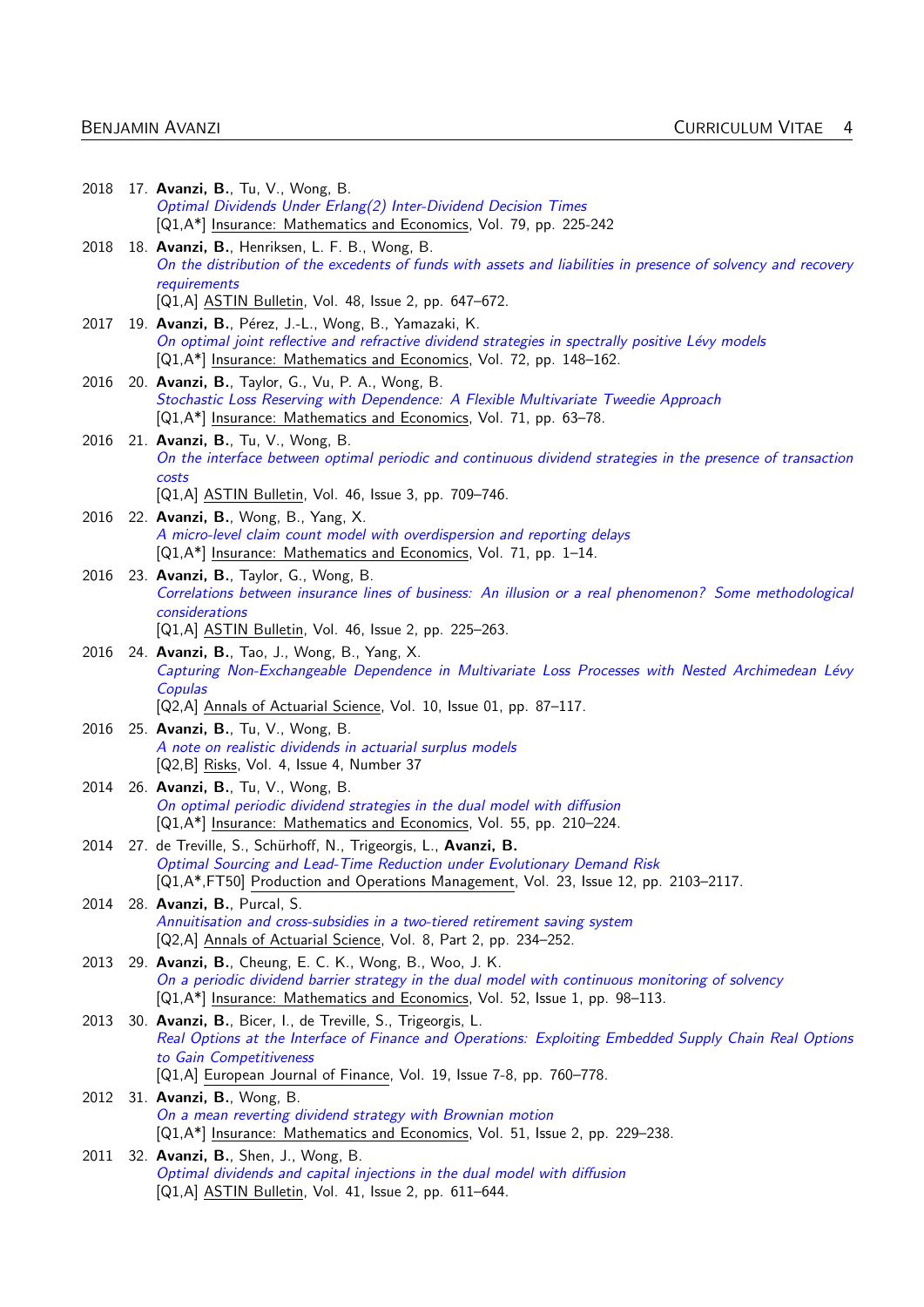|          | 2011 33. Avanzi, B., Cassar, L. C., Wong, B.<br>Modelling Dependence in Insurance Claims Processes with Lévy Copulas<br>[Q1,A] ASTIN Bulletin, Vol. 41, Issue 2, pp. 575–609.                                                                                            |
|----------|--------------------------------------------------------------------------------------------------------------------------------------------------------------------------------------------------------------------------------------------------------------------------|
| 2010     | 34. Avanzi, B.<br>What is it that makes the Swiss annuitise? A description of the Swiss retirement system<br>[n/a,n/a] Australian Actuarial Journal, Vol. 16, Issue 2, pp. 135-162.                                                                                      |
| 2009     | 35. Avanzi, B.<br><b>Strategies for Dividend Distribution: A Review</b><br>[Q2,A] North American Actuarial Journal, Vol. 13, Issue 2, pp. 217-251.                                                                                                                       |
| 2008     | 36. de Treville, S., Edelson, N. M., Kharkar, A. N., Avanzi, B.<br>Constructing useful theory: The case of Six Sigma<br>[Q1,C] Operations Management Research, Vol. 1, Issue 1, pp. 15-23.                                                                               |
| 2008     | 37. Avanzi, B., Gerber, H. U.<br>Optimal dividends in the dual model with diffusion<br>[Q1,A] ASTIN Bulletin, Vol. 38, Issue 2, pp. 653–667.                                                                                                                             |
| 2007     | 38. Avanzi, B., Gerber, H. U., Shiu, E. S. W.<br>Optimal dividends in the dual model<br>[Q1,A*] Insurance: Mathematics and Economics, Vol. 41, Issue 1, pp. 111-123.                                                                                                     |
|          | Conference publications                                                                                                                                                                                                                                                  |
| 2018     | 1. Avanzi, B., Taylor, G., Wong, B., Xian, A.<br>How to proxy the unmodellable: Analysing granular insurance claims in the presence of unobservable or<br>complex drivers                                                                                                |
|          | Proceedings of the Actuaries Institute 2018 General Insurance Seminar (peer reviewed), 12-13 November<br>2018 (Sydney, Australia)                                                                                                                                        |
| 2016     | 2. Avanzi, B., Lavender, M., Taylor, G., Wong, B.<br>On the Impact, Detection and Treatment of Outliers in Robust Loss Reserving<br>Proceedings of the Actuaries Institute 2016 General Insurance Seminar (peer reviewed), 13-15 November<br>2016 (Melbourne, Australia) |
| 2010     | 3. Avanzi, B., Wong, B.<br>On a mean reverting dividend strategy with Brownian motion<br>6th Conference in Actuarial Science & Finance on Samos (Samos, Greece)                                                                                                          |
| 2006     | 4. Avanzi, B., de Treville, S.<br>Demand Estimation Through Credibility Theory<br>17th Annual Conference of POMS (Boston, U.S.A.)                                                                                                                                        |
| 2005     | 5. de Treville, S., Edelson, N. M., Kharkar, A. N., Avanzi, B.<br>Can we develop theory around Six Sigma? Should we care?<br>16th Annual Conference of POMS (Chicago, U.S.A.)                                                                                            |
| 2004     | 6. Boisvert, C., de Treville, S., Oyon, D., Avanzi, B.<br>The Impact of Performance Measurement Systems on Lead Time Reduction<br>CRITOM Conference (Bocconi University, Italy)                                                                                          |
|          | R codes and illustrations                                                                                                                                                                                                                                                |
| 2021     | 1. Avanzi, B., Taylor, G., Wang, M.<br>CRAN package: SPLICE: Synthetic Paid Loss and Incurred Cost Experience (SPLICE) Simulator<br>https://CRAN.R-project.org/package=SPLICE                                                                                            |
| 2020     | 2. Avanzi, B., Taylor, G., Wang, M., Wong, B.<br>CRAN package: SynthETIC: an individual insurance claim simulator with feature control<br>https://CRAN.R-project.org/package=SynthETIC                                                                                   |
| Agi-Lab. | Other R codes related to published papers, with several reproducible examples, are available from the GitHub page of                                                                                                                                                     |

Websites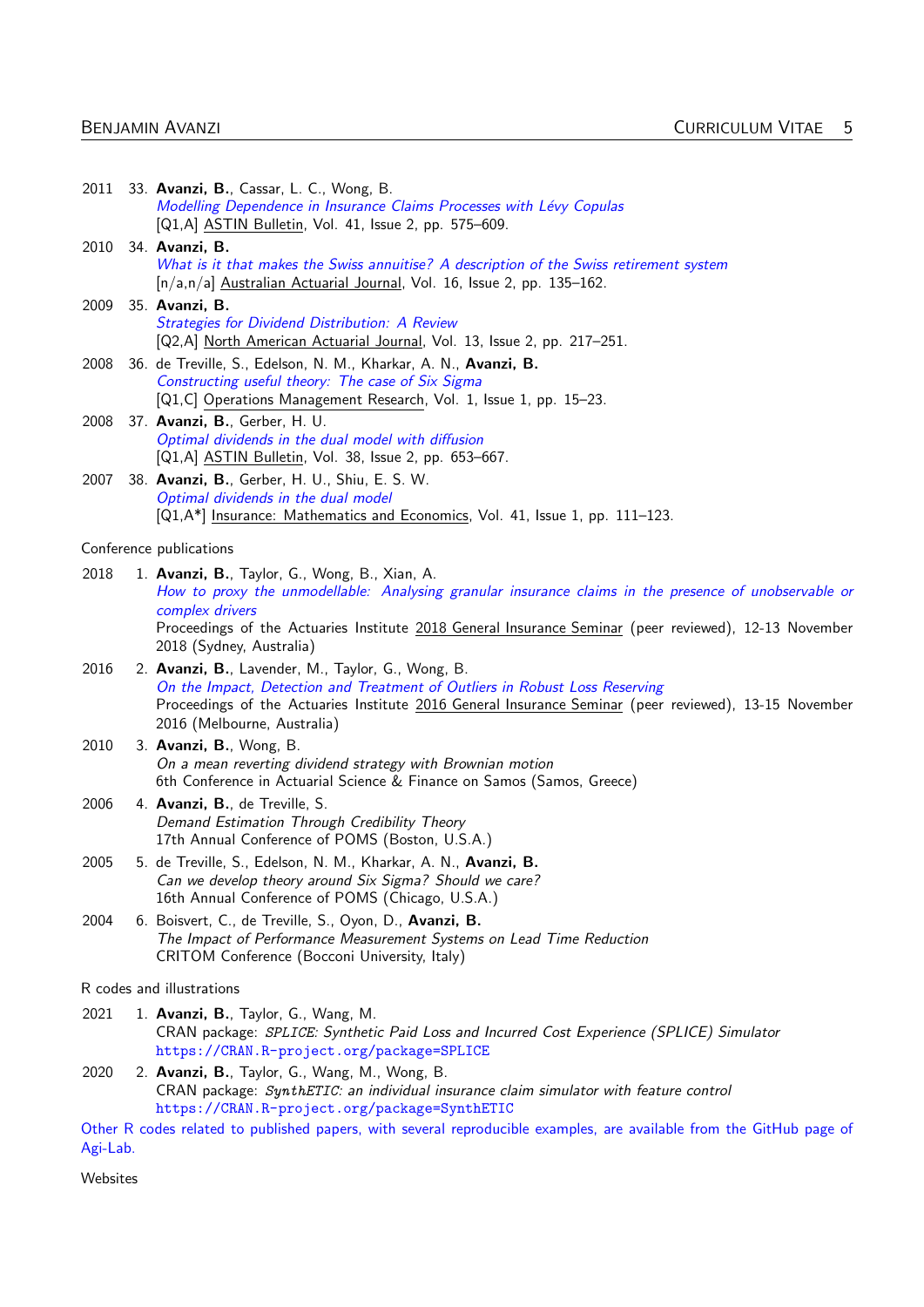| 2022           | 1. Avanzi, B.<br>General Insurance Modelling - AMIII<br>(website for UniMelb ACTL30007/ACTL90020 - Sections 1 and 2 of the CS2 actuarial syllabus)                                                                                                     |
|----------------|--------------------------------------------------------------------------------------------------------------------------------------------------------------------------------------------------------------------------------------------------------|
| 2021           | 2. Avanzi, B.<br>Introduction to Actuarial Studies<br>(website for UniMelb ACTL10001)                                                                                                                                                                  |
| 2021           | 3. Avanzi, B., Boglioni Beaulieu, G., Lafaye de Micheaux, P., Xian, A., Yang, X.<br>Communicate data with R                                                                                                                                            |
| Working papers |                                                                                                                                                                                                                                                        |
|                | Recent working papers on arXiv (updated with accepted manuscript versions)                                                                                                                                                                             |
|                | Older working papers on SSRN (not updated)                                                                                                                                                                                                             |
| 2022           | 1. Avanzi, B., Lau, H., Steffensen, M.<br>Optimal reinsurance under terminal value constraints<br>arXiv math.OC 2203.16108                                                                                                                             |
| 2022           | 2. Avanzi, B., Chen, P. Henriksen, L. F. B., Wong, B.<br>On the surplus management of funds with assets and liabilities in presence of solvency requirements<br>arXiv math.OC 2203.05139                                                               |
| 2022           | 3. Avanzi, B., Lavender, M., Taylor, G., Wong, B.<br>Detection and treatment of outliers for multivariate robust loss reserving<br>arXiv stat.ME 2203.03874                                                                                            |
| 2022           | 4. Avanzi, B., Lavender, M., Taylor, G., Wong, B.<br>On the impact of outliers in loss reserving<br>arXiv stat.ME 2203.00184                                                                                                                           |
| 2021           | 5. Avanzi, B., Taylor, G., Wang, M.<br>SPLICE: A Synthetic Paid Loss and Incurred Cost Experience Simulator<br>arXiv Qfin.RM 2109.04058                                                                                                                |
| 2021           | 6. Al-Mudafer, M. T., Avanzi, B., Taylor, G., Wong, B.<br>Stochastic loss reserving with mixture density neural networks<br>arXiv stat.ME 2108.07924                                                                                                   |
| 2020           | 7. Avanzi, B., Taylor, G., Wang, M., Wong, B.<br>SynthETIC: an individual insurance claim simulator with feature control<br>arXiv Qfin.RM 2008.05693                                                                                                   |
| 2020           | 8. Avanzi, B., Lau, H, Wong, B.<br>Optimal Periodic Dividend Strategies for Spectrally Negative Lévy Risk Processes With Fixed Transaction<br>Costs<br>arXiv Math.OC 2004.01838                                                                        |
| 2020           | 9. Avanzi, B., Boglioni Beaulieu, G, Lafaye de Micheaux, P., Wong, B.<br>A Counterexample to the Central Limit Theorem for Pairwise Independent Random Variables Having a<br>Common Absolutely Continuous Arbitrary Margin<br>arXiv Math.PR 2003.01350 |
| 2019           | 10. Avanzi, B., Taylor, B., Vu P. A., Wong, B.<br>A Multivariate Evolutionary Generalised Linear Model Framework with Adaptive Estimation for Claims Re-<br>serving                                                                                    |
|                | UNSW Business School Research Paper No. 2019ACTL03                                                                                                                                                                                                     |
| 2019           | 11. Avanzi, B., Taylor, B., Wong, B., Yang, X.<br>A Multivariate Micro-Level Insurance Counts Model With a Cox Process Approach<br>UNSW Business School Research Paper No. 2019ACTL02                                                                  |
| 2019           | 12. Avanzi, B., Taylor, B., Wong, B., Xian, A.<br>Inference of counts using Markov-modulated non-homogeneous Poisson processes<br>UNSW Business School Research Paper No. 2019ACTL01                                                                   |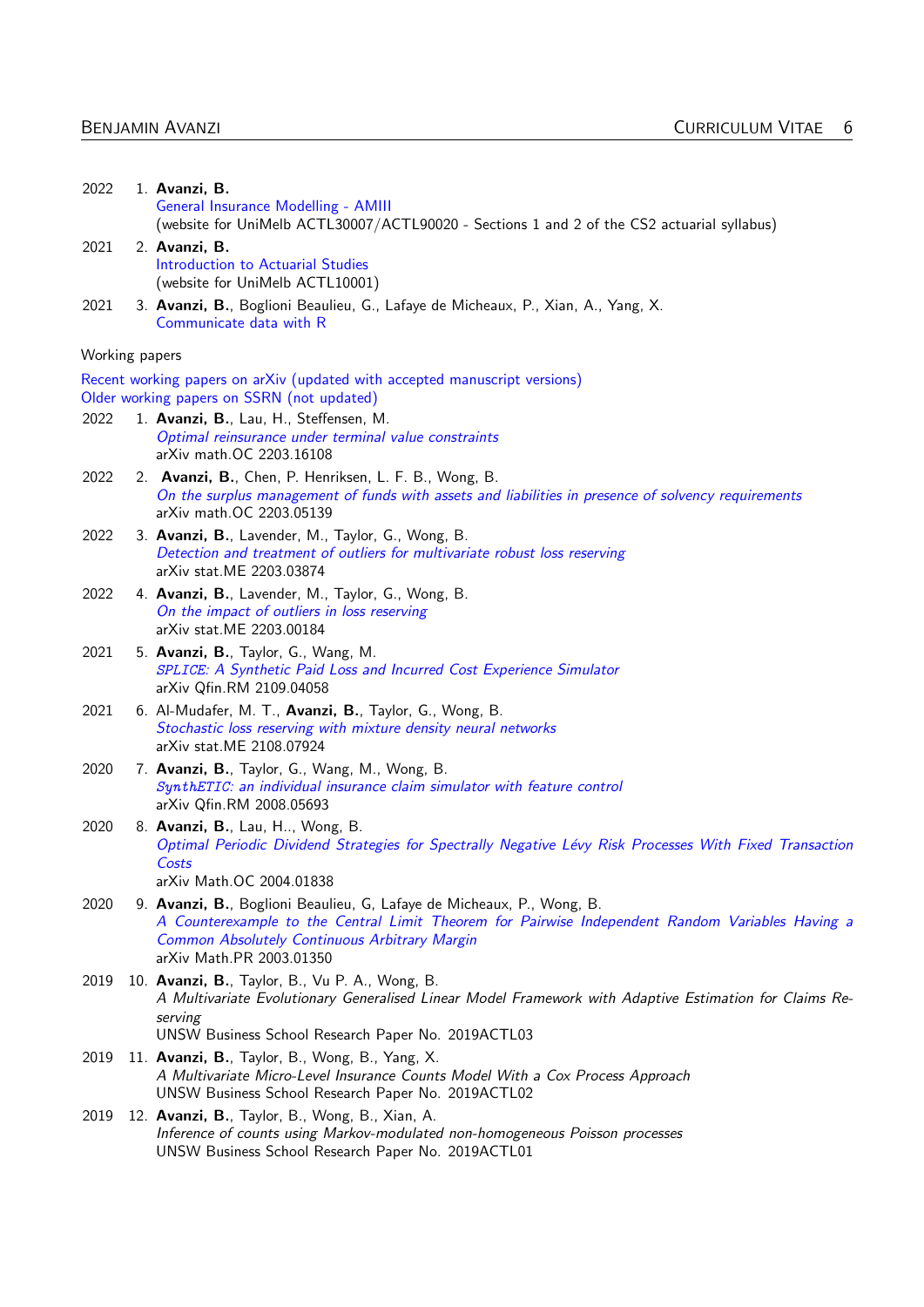|      | 2018 13. Avanzi, B., Lau, H, Wong, B.<br>Optimal Periodic Dividend Strategies for Spectrally Positive Lévy Risk Processes With Fixed Transaction<br>Costs                                                                  |
|------|----------------------------------------------------------------------------------------------------------------------------------------------------------------------------------------------------------------------------|
|      | UNSW Business School Research Paper No. 2018ACTL02                                                                                                                                                                         |
| 2018 | 14. <b>Avanzi, B.</b> , Taylor, B., Vu, P. A., Wong, B.<br>On Unbalanced Data and Common Shock Models in Stochastic Loss Reserving<br>UNSW Business School Research Paper No. 2018ACTL01                                   |
| 2017 | 15. <b>Avanzi, B.</b> , Tu, V., Wong, B.<br>Optimal Dividends Under Erlang(2) Inter-Dividend Decision Times<br>UNSW Business School Research Paper No. 2017ACTL02                                                          |
| 2016 | 16. Avanzi, B., Taylor, B., Wong, B.<br>Common shock models for claim arrays<br>UNSW Business School Research Paper No. 2016ACTL07                                                                                         |
| 2016 | 17. Avanzi, B., Pérez, J.-L., Wong, B., Yamazaki, K.<br>On optimal joint reflective and refractive dividend strategies in spectrally positive Lévy processes<br>UNSW Business School Research Paper No. 2016ACTL05         |
| 2016 | 18. Avanzi, B., Henriksen, L. F. B., Wong, B.<br>On the distribution of the excedents of funds with assets and liabilities in presence of solvency and recovery<br>requirements                                            |
|      | UNSW Business School Research Paper No. 2016ACTL03                                                                                                                                                                         |
| 2016 | 19. Avanzi, B., Taylor, G., Vu, P. A., Wong, B.<br>Stochastic Loss Reserving with Dependence: A Flexible Multivariate Tweedie Approach<br>UNSW Business School Research Paper No. 2016ACTL01                               |
|      | 2015 20. Avanzi, B., Wong, B., Yang, X.<br>A micro-level claim count model with overdispersion and reporting delays<br>UNSW Business School Research Paper No. 2015ACTL25                                                  |
| 2015 | 21. <b>Avanzi, B.</b> , Tu, V., Wong, B.<br>A note on realistic dividends in actuarial surplus models<br>UNSW Business School Research Paper No. 2015ACTL20                                                                |
| 2015 | 22. Avanzi, B., Gagné, C., Tu, V.<br>Is Gamma Frailty a Good Model? Evidence from Canadian Pension Funds<br>UNSW Business School Research Paper No. 2015ACTL15                                                             |
| 2015 | 23. <b>Avanzi, B.</b> , Taylor, G., Wong, B.<br>Correlations between insurance lines of business: An illusion or a real phenomenon? Some methodological                                                                    |
|      | considerations                                                                                                                                                                                                             |
| 2015 | UNSW Business School Research Paper No. 2015ACTL11<br>24. <b>Avanzi, B.</b> , Tu, V., Wong, B.<br>On the interface between optimal periodic and continuous dividend strategies in the presence of transaction<br>costs     |
|      | UNSW Business School Research Paper No. 2015ACTL10                                                                                                                                                                         |
| 2014 | 25. Avanzi, B., Tao, J., Wong, B., Yang, X.<br>Capturing Non-Exchangeable Dependence in Multivariate Loss Processes with Nested Archimedean Lévy<br>Copulas                                                                |
|      | UNSW Australian School of Business Research Paper No. 2014ACTL05                                                                                                                                                           |
| 2013 | 26. Avanzi, B., Tu, V., Wong, B.<br>On optimal periodic dividend strategies in the dual model with diffusion<br>UNSW Australian School of Business Research Paper No. 2013ACTL17                                           |
| 2012 | 27. Avanzi, B., Cheung, E.C.K, Wong, B., Woo, J.K.<br>On a Periodic Dividend Barrier Strategy in the Dual Model with Continuous Monitoring of Solvency<br>UNSW Australian School of Business Research Paper No. 2012ACTL07 |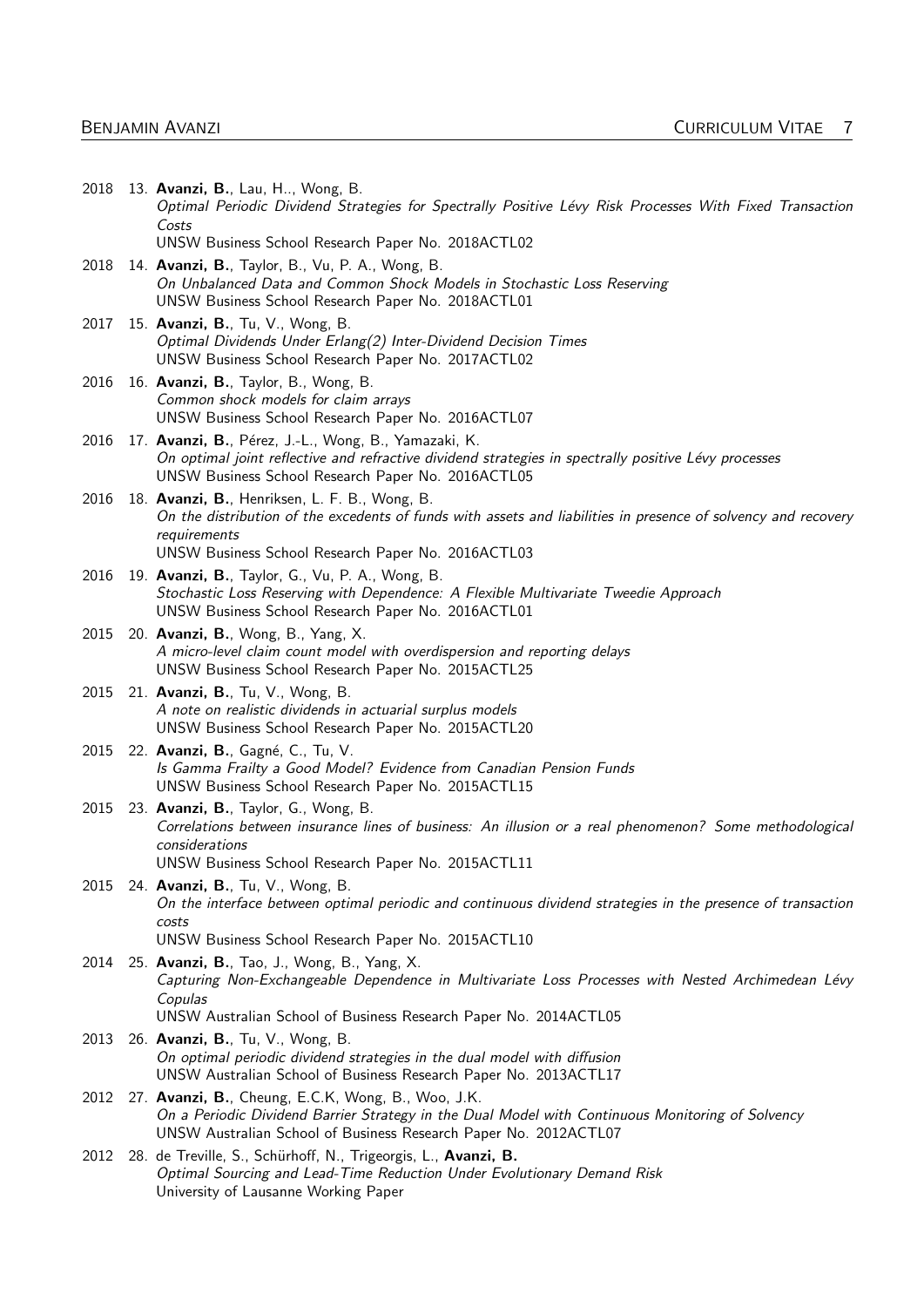| 2011 | 29. Avanzi, B., Cassar, L. C., Wong, B.<br>Modelling Dependence in Insurance Claims Processes with Lévy Copulas<br>UNSW Australian School of Business Research Paper No. 2011ACTL01                                                                                 |
|------|---------------------------------------------------------------------------------------------------------------------------------------------------------------------------------------------------------------------------------------------------------------------|
| 2010 | 30. de Treville, S., Avanzi, B., Bicer, I., Trigeorgis, L.<br>Real Options at the Interface of Finance and Operations: Exploiting Embedded Supply Chain Real Options<br>to Gain Competitiveness<br>UNSW Australian School of Business Research Paper No. 2010ACTL16 |
| 2010 | 31. Avanzi, B., Shen, J., Wong, B.<br>Optimal dividends and capital injections in the dual model with diffusion<br>UNSW Australian School of Business Research Paper No. 2010ACTL15                                                                                 |
| 2009 | 32. Avanzi, B., Wong, B.<br>On a mean reverting dividend strategy with Brownian motion<br>UNSW Australian School of Business Research Paper No. 2009ACTL12                                                                                                          |
| 2009 | 33. Avanzi, B., Purcal, S.<br>Forced savings and annuitisation with cross-subsidies: a mutation of the beast<br>UNSW Australian School of Business Research Paper No. 2009ACTL09                                                                                    |
| 2009 | 34. Avanzi, B.<br>What is it that makes the Swiss annuitize? A description of the Swiss retirement system<br>UNSW Australian School of Business Research Paper No. 2009ACTL06                                                                                       |
| 2008 | 35. de Treville, S., Avanzi, B., Trigeorgis, L.<br>Rethinking Lead Time Reduction Investment: A Real Options Perspective<br>UNSW Australian School of Business Research Paper No. 2008ACTL16                                                                        |
| 2008 | 36. Avanzi, B., Gerber, H. U.<br>Optimal dividends in the dual model with diffusion<br>UNSW Australian School of Business Research Paper No. 2008ACTL10                                                                                                             |
| 2008 | 37. Avanzi, B.<br>A Review of Modern Collective Risk Theory with Dividend Strategies<br>UNSW Australian School of Business Research Paper No. 2008ACTL09                                                                                                            |
|      |                                                                                                                                                                                                                                                                     |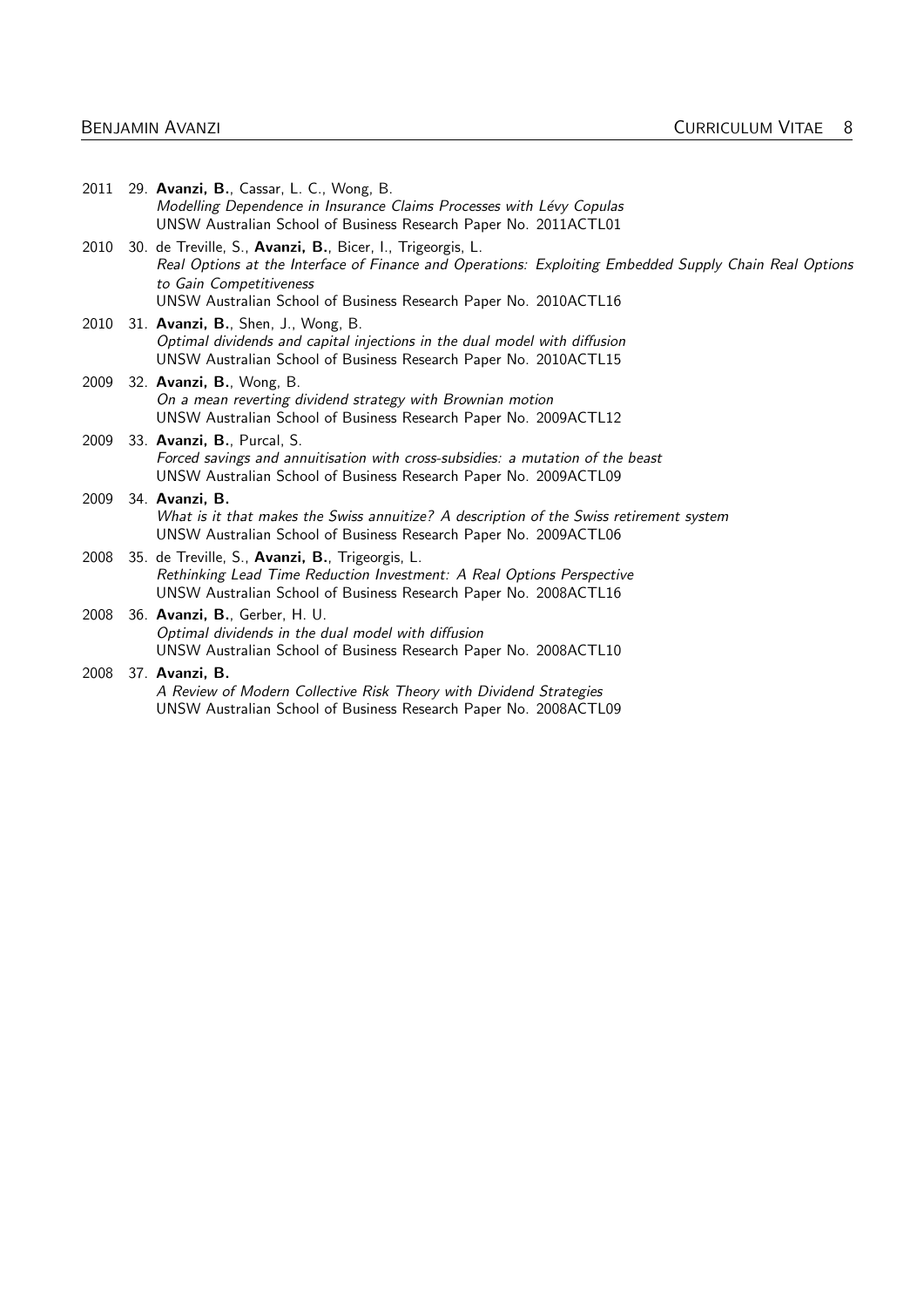#### Research Funding

National Competitive Grants

| $2020 - 2022$ | Australian Research Council (ARC) Discovery Project DP200101859                                                                                                                              |
|---------------|----------------------------------------------------------------------------------------------------------------------------------------------------------------------------------------------|
|               | AUD 310,000 from ARC                                                                                                                                                                         |
|               | Extreme Value Theory Approaches to Insurance in a Catastrophic Environment                                                                                                                   |
|               | Prof Qihe Tang (UNSW); A/Prof Benjamin Avanzi (University of Melbourne); A/Prof Bernard Wong                                                                                                 |
|               | (UNSW); A/Prof Jose Blanchet (Stanford)                                                                                                                                                      |
| $2015 - 2020$ | Chief Investigator                                                                                                                                                                           |
|               | Natural Sciences and Engineering Research Council (NSERC) of Canada, CAD 70,000                                                                                                              |
|               | Actuarial methods for assessing diversification effects in insurance                                                                                                                         |
|               | Note: Funding for 2016-2020 (CAD 56,000) lapsed due to my return to Australia.                                                                                                               |
| $2013 - 2020$ | Australian Research Council (ARC) Linkage Project LP130100723                                                                                                                                |
|               | AUD 232,449 from ARC, and AUD 88,412 from Industry Partners                                                                                                                                  |
|               | Modelling claim dependencies for the general insurance industry with economic capital in view: an<br>innovative approach with stochastic processes                                           |
|               | Dr Benjamin Avanzi (UNSW); Dr Bernard Wong (UNSW); Dr Gregory Taylor (UNSW); Mr Stephen<br>Britt (Insurance Australia Group Ltd); Mr Yusuf Cakan (Suncorp Group Ltd); Mr David Koob (Allianz |
|               | Australia Ltd)                                                                                                                                                                               |
|               |                                                                                                                                                                                              |

Other Competitive Grants

| $2021 - 2024$ | Co-Partner Investigator (with Rui Zhou from University of Melbourne, and Katrien Antonio and Jan                                                                |
|---------------|-----------------------------------------------------------------------------------------------------------------------------------------------------------------|
|               | Dhaene from KU Leuven)                                                                                                                                          |
|               | Global PhD Partnership KU Leuven/Melbourne GPP/21/003, 2 full PhD scholarship with travel                                                                       |
|               | budget, and about AUD 50,000 cash support for Partner Investigators                                                                                             |
|               | VALERIA: Valuation and Advanced Learning methods for Emerging, global Risks In Actuarial science                                                                |
| $2019 - 2019$ | Chief Investigator (with Pierre Lafaye de Micheaux)                                                                                                             |
|               | Business School and Faculty of Science Silver Star, AUD 20,000                                                                                                  |
|               | Complex dependence modelling to unravel relationships in Big Data                                                                                               |
| $2017 - 2018$ | Chief Investigator (with Greg Taylor and Bernard Wong)                                                                                                          |
|               | Business School Linkage Silver Star, AUD 40,000                                                                                                                 |
|               | Quantitative risk management and optimal control for general insurers                                                                                           |
|               | Partners: Insurance Australia Group Ltd; Suncorp Group Ltd                                                                                                      |
| $2015 - 2015$ | Chief Investigator (with Greg Taylor and Bernard Wong)                                                                                                          |
|               | Australian Actuarial Research Grant, Institute of Actuaries of Australia, AUD 10,000                                                                            |
|               | General forms of dependency in chain ladder structures                                                                                                          |
| $2012 - 2013$ | Chief Investigator (with Greg Taylor and Bernard Wong)                                                                                                          |
|               | Australian Actuarial Research Grant, Institute of Actuaries of Australia, AUD 35,000                                                                            |
|               | An innovative approach to stochastic claims reserving with dependence                                                                                           |
| $2012 - 2012$ | Chief Investigator                                                                                                                                              |
|               | Australian School of Business Special Research Grant, AUD 9,000                                                                                                 |
|               | Towards more realistic dividend strategies in surplus models for risk businesses                                                                                |
| $2011 - 2011$ | Chief Investigator (with Bernard Wong)                                                                                                                          |
|               | Australian School of Business Research Grant, AUD 25,000                                                                                                        |
|               | Optimal dividend problems in surplus models with stochastic firm prospects                                                                                      |
| $2010 - 2011$ | Chief Investigator (with Bernard Wong)                                                                                                                          |
|               | Australian Actuarial Research Grant, Institute of Actuaries of Australia, AUD 20,000                                                                            |
| $2009 - 2009$ | On the economic value of aggregating dependent portfolios                                                                                                       |
|               | Chief Investigator (with John Evans)<br>UNSW 2009 International Research Collaboration Scheme, AUD 7,250                                                        |
|               | Cross-country study of social security and superannuation systems in Australia, Switzerland, and the                                                            |
|               | Philippines                                                                                                                                                     |
|               |                                                                                                                                                                 |
| $2009 - 2009$ | Chief Investigator, Australian School of Business Research Grant, AUD 18,000<br>Mathematical modelling of the capital of risk businesses with dividend pay-outs |
|               |                                                                                                                                                                 |
| Other Funding |                                                                                                                                                                 |

#### 2016 – 2016 Network leader, School of Risk and Actuarial Studies "Insurance Risk and Capital" network, seed funding of AUD 5,000.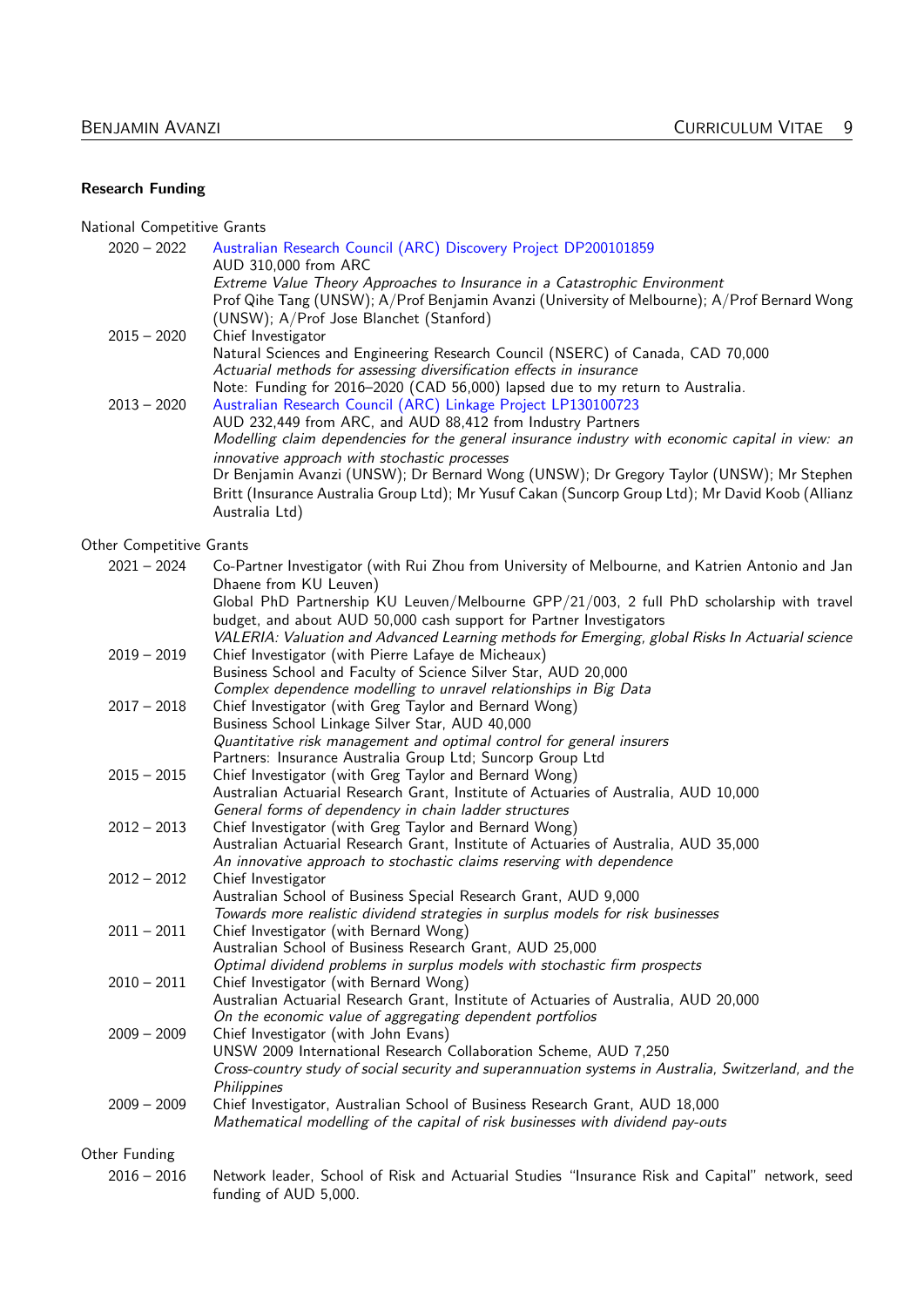#### Supervision

PhD students supervision

| $2022 -$      | TBA (UNSW with DP scholarship, external joint supervisor)<br>Position to fill                                                                                                                 |
|---------------|-----------------------------------------------------------------------------------------------------------------------------------------------------------------------------------------------|
| $2022 -$      | Eric Dong (UNSW with scholarship, external joint supervisor)<br>About to start                                                                                                                |
| $2022 -$      | Xingyun (Claire) Tan (University of Melbourne with scholarship, co-supervisor)<br>In progress                                                                                                 |
| $2022 -$      | Jim (Yanfeng) Li (UNSW with scholarship, external joint supervisor)<br>In progress                                                                                                            |
| $2021 -$      | Lorenzo Marchi<br>(University of Melbourne and KU Leuven - joint PhD with scholarship, principal supervisor)<br>In progress                                                                   |
| $2021 -$      | Athibav Chaudhry<br>(University of Melbourne and KU Leuven - joint PhD with scholarship, co-supervisor)<br>In progress                                                                        |
| $2019 -$      | Yunshen Yang (UNSW Scientia Scholar, joint, then external joint supervisor)<br>In progress                                                                                                    |
| $2017 -$      | Guillaume Boglioni-Beaulieu<br>(UNSW with UIPA and Canadian scholarships, joint, then external joint supervisor)<br>In progress<br>Now Associate Lecturer at UNSW, Sydney, Australia.         |
| $2016 - 2022$ | Alan Xian (UNSW with APA, joint, then external supervisor)<br>Submitted.<br>Now Consultant at Taylor Fry Consulting, Sydney, and Lecturer at Macquarie University, Sydney.                    |
| $2016 - 2020$ | Ka Wai (Hayden) Lau (UNSW with UIPA, joint supervisor)<br>Now at Insurance Australia Group (IAG), Sydney.                                                                                     |
| $2014 - 2019$ | Phuong Anh Vu (UdeM and UNSW with APA - joint PhD, joint supervisor)<br>Awarded at UNSW, Awarded at UdeM (with "exceptional" performance)<br>Now Consultant at Taylor Fry Consulting, Sydney. |
| $2013 - 2017$ | Xinda Yang (UNSW with UIPA, joint supervisor)<br>Now Pricing Specialist at Insurance Australia Group (IAG), Sydney.                                                                           |
| $2013 - 2017$ | Vincent Tu (UNSW with APA, joint supervisor)<br>Now at Taylor Fry Consulting, Sydney.                                                                                                         |

MPhil students supervision

| $2015 - 2016$ | Guillaume Boglioni-Beaulieu, with "exceptional" performance (UdeM, joint superv.) |
|---------------|-----------------------------------------------------------------------------------|
|               | Now Associate Lecturer at UNSW, Sydney, Australia.                                |
| $2014 - 2015$ | Gwendal Combot, with "excellent" performance (UdeM, main supervisor)              |
|               | Quantitative Finance (M2) graduate from École polytechnique, France.              |

#### Masters' Essay students supervision

2020 – 2021 Xingyun (Claire) Tan (ACTL90012, University of Melbourne, main supervisor) Honours Class 1

#### Honours students supervision

| 2022 | Melantha (Chenyi) Wang (UNSW, external supervisor)                                      |
|------|-----------------------------------------------------------------------------------------|
|      | <i>in progress</i>                                                                      |
| 2021 | Jim (Yanfeng) Li, Honours Class 1, and the University Medal (UNSW, external supervisor) |
|      | Now PhD student at UNSW.                                                                |
| 2021 | David Yu, Honours Class 1 (UNSW, external supervisor)                                   |
|      | Now at Insurance Australia Group (IAG), Melbourne.                                      |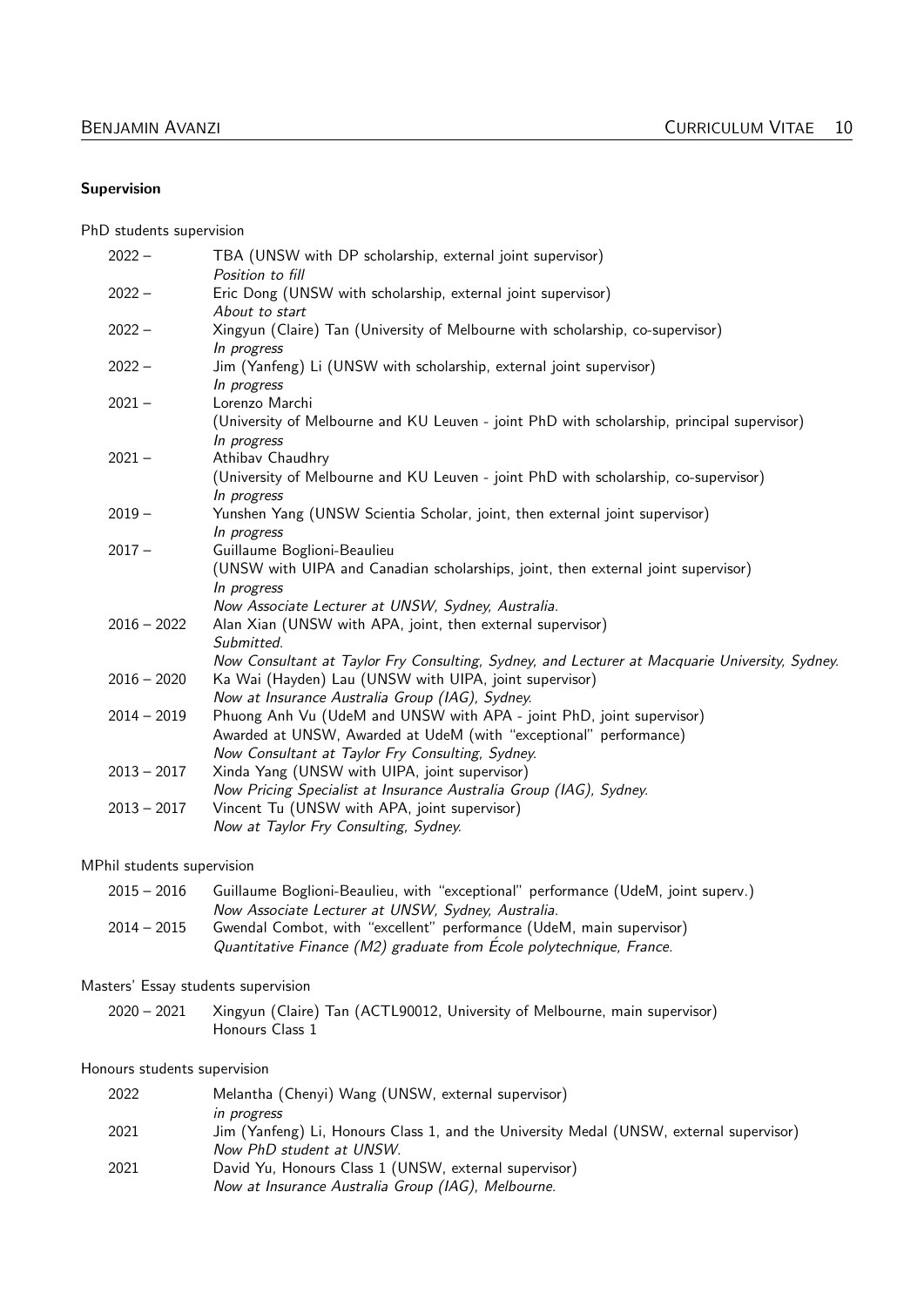| Muhammed Al-Mudafer, Honours Class 1 (UNSW, external supervisor)                 |
|----------------------------------------------------------------------------------|
| Now at Insurance Australia Group (IAG), Sydney.                                  |
| Mark Lavender, Honours Class 1 and the University Medal (UNSW, joint supervisor) |
| Now Investment Banking Analyst at Allier Capital, Sydney.                        |
| Alan Xian, Honours Class 1 and the University Medal (UNSW, joint supervisor)     |
| Now Lecturer at Macquarie University, Sydney, Australia.                         |
| Clement Yeung, Honours Class 2:1 (UNSW, external supervisor)                     |
| Now Data Scientist at Loan Market, Sydney.                                       |
| Phuong Anh Vu, Honours Class 1 (UNSW, joint supervisor)                          |
| PhD UNSW and Université de Montréal.                                             |
| Now Consultant at Taylor Fry Consulting, Sydney.                                 |
| Chung-Yu Liu, Honours Class 1 (UNSW, joint supervisor)                           |
| Now Pricing Specialist at Insurance Australia Group (IAG), Sydney.               |
| Vincent Tu, Honours Class 1 (UNSW, joint supervisor)                             |
| PhD UNSW; Now at Taylor Fry Consulting, Sydney.                                  |
| Jamie Tao, Honours Class 1 (UNSW, joint supervisor)                              |
| Now Head of Balance Sheet Management, Treasury, at CLSA, Hong Kong.              |
| Timothy Yip, Honours Class 1 (UNSW, joint supervisor)                            |
| FIAA, Now Director at Taylor Fry Consulting, Sydney.                             |
| Luke Cassar, Honours Class 1 (UNSW, joint supervisor)                            |
| FIAA, Now Senior Consultant at Finity Consulting, Sydney.                        |
| Jonathan Shen, Honours Class 1 and the University Medal (UNSW, joint supervisor) |
| FIAA, Now Principal Consultant at Suncorp, Sydney.                               |
|                                                                                  |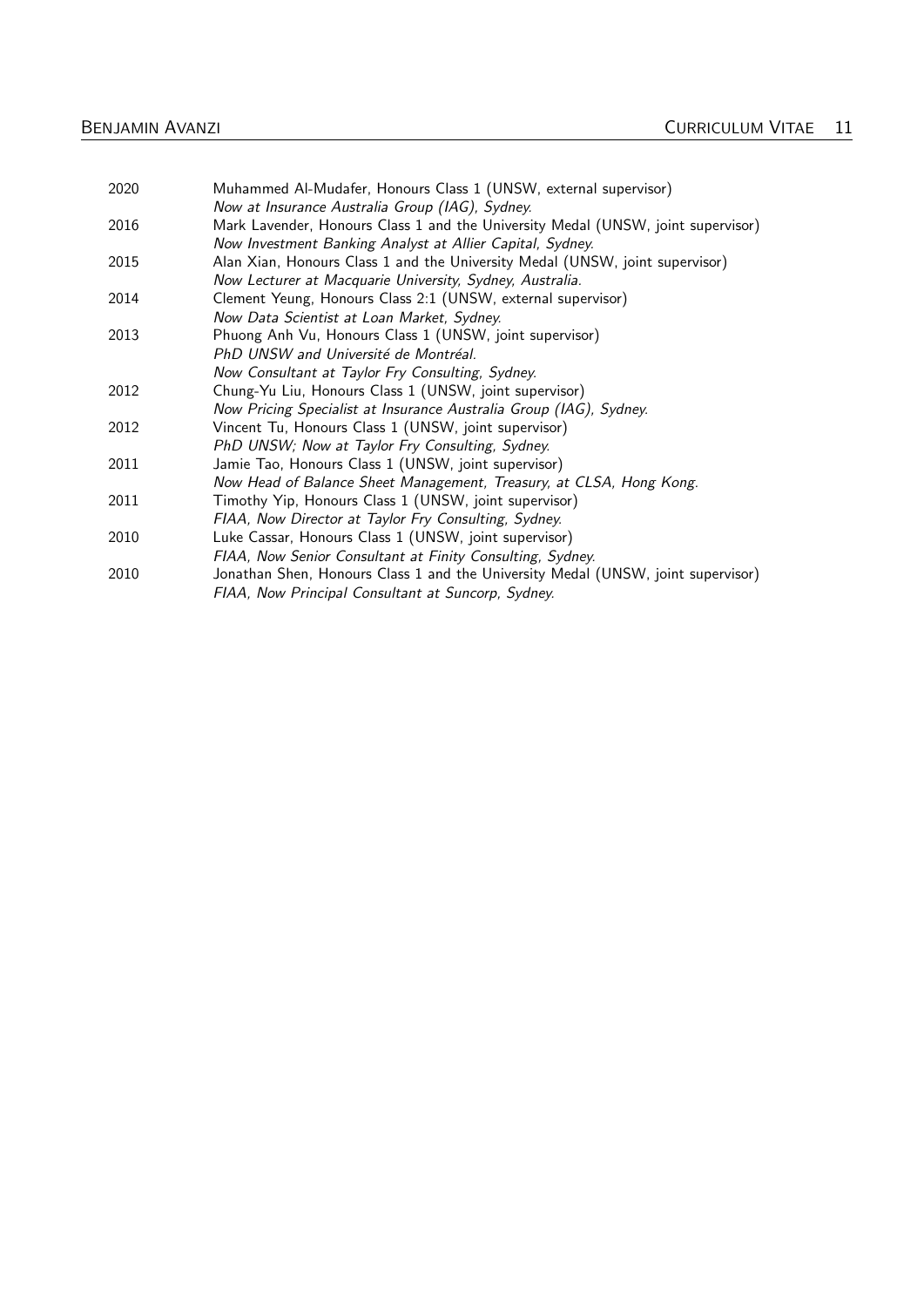#### Referee and review activities

Editorial duties

| 2018 –      | <b>ASTIN Bulletin</b> , Editor                                |
|-------------|---------------------------------------------------------------|
| 2018 – 2021 | <i>Insurance: Mathematics and Economics.</i> Associate Editor |
| 2018 – 2018 | <b>ASTIN Bulletin.</b> Member of the Editorial Board          |
| 2016 –      | <i>Risks</i> . Member of the Editorial Board                  |

Journals refereed [\(Publons\)](https://publons.com/author/1339617/benjamin-avanzi)

Operations Research Insurance: Mathematics and Economics ASTIN Bulletin North American Actuarial Journal Scandinavian Actuarial Journal Journal of Risk and Insurance Annals of Actuarial Science The Geneva Papers on Risk and Insurance: Issues and Practice Asia-Pacific Journal of Risk and Insurance European Actuarial Journal Variance (CAS Publications) Risks Mathematical Finance Statistics and Probability Letters Journal of Applied Probability / Advances in Applied Probability Journal of Computational and Applied Mathematics Journal of Optimization Theory and Applications SIAM Journal on Control and Optimization Stochastic Models Economic Modelling Expert Systems with Applications Communications in Statistics - Theory and Methods Applied Stochastic Models in Business and Industry Filomat Applied Mathematical Modelling Mathematical Problems in Engineering Mathematical Methods in the Applied Sciences Journal of Inequalities and Applications International Journal of Information Technology & Decision Making Intelligent Systems in Accounting, Finance and Management Discrete Dynamics in Nature and Society IMA Journal of Management Mathematics Science China Mathematics Applied Mathematics - A Journal of Chinese Universities Bulletin of the Malaysian Mathematical Sciences Society

National Competitive Research Grant agencies

Australia: Australian Research Council (ARC): DP, LP, DECRA, NISDRG, and FL Canada: National Science and Engineering Research Council (NSERC) Switzerland: National Science Foundation (SNSF) Poland: National Science Centre (NSC)

External Promotions

UNSW: 2019 (twice) Macquarie University: 2020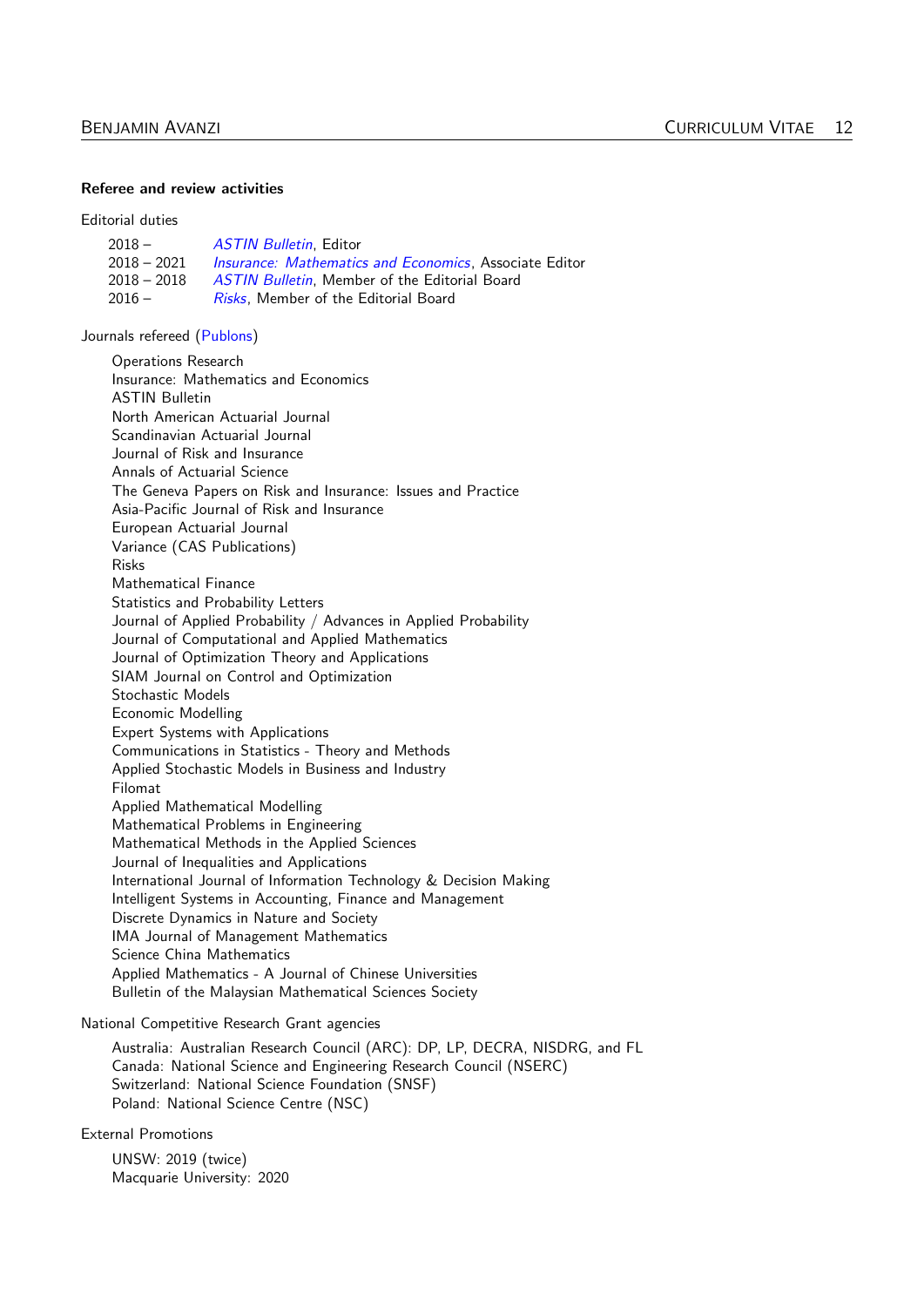Scientific committee of conferences

| $2020 -$<br>$2020 -$<br>2020<br>2018 [Chair] | Member of the Advisory Board, One World Actuarial Research Seminar<br>Conference in Actuarial Science & Finance on Samos (Samos, Greece)<br>Online International Conference in Actuarial science, data science and finance<br>22nd International Congress on Insurance: Mathematics and Economics<br>(Sydney, Australia) |
|----------------------------------------------|--------------------------------------------------------------------------------------------------------------------------------------------------------------------------------------------------------------------------------------------------------------------------------------------------------------------------|
| 2013                                         | New York Annual Conference of Asia-Pacific Risk and Insurance Association (APRIA)                                                                                                                                                                                                                                        |
| 2012                                         | Seoul Annual Conference of Asia-Pacific Risk and Insurance Association (APRIA)                                                                                                                                                                                                                                           |
| 2011                                         | Tokyo Annual Conference of Asia-Pacific Risk and Insurance Association (APRIA)                                                                                                                                                                                                                                           |
| 2010                                         | Singapore World Risk and Insurance Economics Congress (WRIEC)                                                                                                                                                                                                                                                            |
| 2009                                         | Beijing Annual Conference of Asia-Pacific Risk and Insurance Association (APRIA)                                                                                                                                                                                                                                         |

Organising committee of conferences

| 2019 | 4th Workshop on Risk: modelling, optimization and inference (with applications in Finance, Insurance |
|------|------------------------------------------------------------------------------------------------------|
|      | and Superannuation)                                                                                  |
|      | (Sydney, Australia)                                                                                  |
| 2017 | 3rd Workshop on Risk: modelling, optimization and inference (with applications in Finance, Insurance |
|      | and Superannuation)                                                                                  |
|      | (Sydney, Australia)                                                                                  |

Miscellaneous reviewing activities

2012 Skipper Award Committee (APRIA)

2009 Skipper Award Committee (APRIA)

PhD jury

| 2021 Jan. | ARAUJO ACUNA, José Carlos, Tempering and seasonality in non-life insurance modeling, University      |
|-----------|------------------------------------------------------------------------------------------------------|
|           | of Lausanne. External examiner.                                                                      |
| 2016 Sep. | JIN, Can (Ken), Occupation time problem in some insurance risk models, University of Melbourne.      |
|           | External examiner.                                                                                   |
| 2014 Dec. | OMIDI-FIROUZI, Hassan, On the design of customized risk measures in insurance, the problem of        |
|           | capital allocation and the theory of fluctuations for Lévy processes, Université de Montréal. Chair. |
| 2014 Oct. | RAMLI, Siti Norafidah Mohd, Modelling Multivariate Dependence Structures in Insurance and Credit     |
|           | Risk via Copulas, Macquarie University, Macquarie University. External examiner.                     |
| 0.011M    |                                                                                                      |

2014 Aug. SIMARD, Clarence, Modélisation du carnet d'ordres limites et prévision de séries temporelles, Université de Montréal. Chair.

2014 Mar. FARD Farzad Alavi, Analysis of Pricing Financial Derivatives Under Regime-Switching Economy, Macquarie University. External examiner.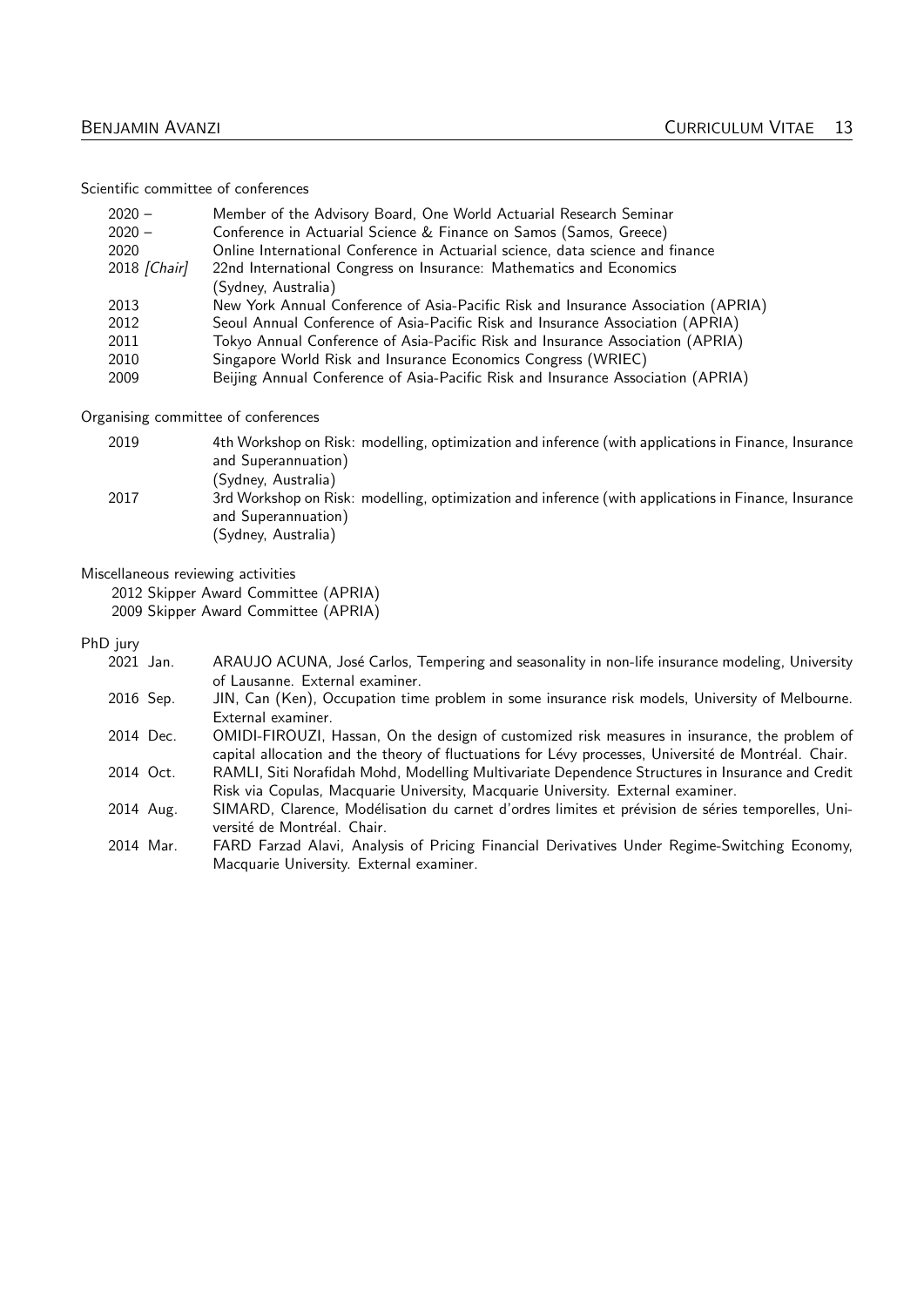#### Academic visits

|           | 2021 Jun. | School of Risk and Actuarial Studies, UNSW Sydney (Australia)                             |
|-----------|-----------|-------------------------------------------------------------------------------------------|
|           | 2020 Feb. | School of Risk and Actuarial Studies, UNSW Sydney (Australia)                             |
|           | 2019 Aug. | Department of Mathematical Science, University of Copenhagen (Denmark)                    |
| 2019 Jul. |           | Institut de Science Financière et d'Assurances, Université Lyon 1 (France)                |
|           |           | 2019 Jun.-Aug. Department of Actuarial Science, University of Lausanne (Switzerland)      |
|           | 2019 Mar. | Department of Mathematical Science, University of Copenhagen (Denmark)                    |
|           |           | 2019 Jan.-Feb. Institut de Science Financière et d'Assurances, Université Lyon 1 (France) |
|           | 2018 Feb. | Department of Analytics & Operations, National University of Singapore (Singapore)        |
|           | 2015 Jan. | School of Risk and Actuarial Studies, University of New South Wales (Australia)           |
|           | 2014 July | Department of Statistics and Actuarial Science, University of Hong Kong                   |
|           | 2014 Mar. | School of Risk and Actuarial Studies, University of New South Wales (Australia)           |
|           | 2014 Mar. | Centre for Actuarial Studies, University of Melbourne (Australia)                         |
|           | 2012 Dec. | Department of Mathematics and Statistics, Université de Montréal (Canada)                 |
|           | 2012 June | Department of Statistics and Actuarial Science, University of Hong Kong                   |
|           | 2012 Jan. | School of Economics and Political Science, University of St. Gallen (Switzerland)         |
|           | 2012 Jan. | Department of Operations, University of Lausanne (Switzerland)                            |
|           | 2010 Nov. | Department of Insurance and Risk Management, The Wharton School, UPENN (U.S.A.)           |
|           | 2010 Nov. | Institute of Insurance Economics, University of St. Gallen (Switzerland)                  |
|           | 2010 June | Department of Management, University of Lausanne (Switzerland)                            |
|           | 2009 Dec. | School of Actuarial Studies, Université Laval (Québec City, Canada)                       |
|           | 2009 Dec. | Department of Mathematics and Statistics, Université de Montréal (Canada)                 |
|           | 2009 Dec. | Department of Statistics and Actuarial Science, University of Waterloo (Canada)           |
|           | 2009 June | Department of Actuarial Science, University of Lausanne (Switzerland)                     |

#### Presentations

Conference Presentations (invited speaker)

|           | 2019 Sep. Stochastic dependence and general insurance capital: from data to models                                                                                  |
|-----------|---------------------------------------------------------------------------------------------------------------------------------------------------------------------|
|           | <i>Plenary Speaker</i> at 6 <sup>th</sup> Workshop on "Recent developments in dependence modelling with applications in<br>finance and insurance" (Agistri, Greece) |
|           | 2018 Nov. Modelling insurance claim counts and reporting delays with Cox processes                                                                                  |
|           | Research School of Finance, Actuarial Studies and Statistics - 2018 Summer Camp. (Bowral, Australia)                                                                |
|           | 2017 Dec. Modelling insurance claim counts and reporting delays with Cox processes                                                                                  |
|           | UNSW-MacquarieU Workshop on Risk: Modelling, optimization and inference (Sydney, Australia)                                                                         |
|           | 2017 Nov. Correlations between lines of business - Are they real or illusionary?                                                                                    |
|           | CAS 2017 Annual Meeting (Anaheim, CA, USA)                                                                                                                          |
| 2014 July | On optimal periodic dividend strategies in the dual model with diffusion                                                                                            |
|           | Gerber-Shiu Workshop, University of Hong Kong (Hong Kong)                                                                                                           |
| 2011 Nov. | Modelling Dependence in Insurance Claims Processes with Lévy Copulas                                                                                                |
|           | Advances in Financial Risk Workshop, Macquarie University (Sydney, Australia)                                                                                       |
|           | 2010 Dec. Claim dependence modelling with Lévy copulas                                                                                                              |
|           | International Conference in Applied Statistics and Financial Mathematics (Hong Kong)                                                                                |
|           |                                                                                                                                                                     |

Conference Presentations (peer-reviewed submissions)

|  | 2022 June Stochastic Ensemble Loss Reserving         |
|--|------------------------------------------------------|
|  | 2022 Virtual ASTIN/AFIR Colloquium, June 20-24, 2022 |
|  | (joint with Yanfeng Li, Bernard Wong, and Alan Xian) |

- 2022 June Optimal reinsurance under terminal value constraints 2022 Virtual ASTIN/AFIR Colloquium, June 20-24, 2022
	- (joint with Hayden Lau and Mogens Steffensen)
- 2022 May Harnessing the power of "The Wisdom of Crowds": How do we optimize the ensembling of different loss reserving models? 2022 All-Actuaries Summit: Getting closer, Thinking bigger (Australia) (joint with Yanfeng Li, Bernard Wong, and Alan Xian)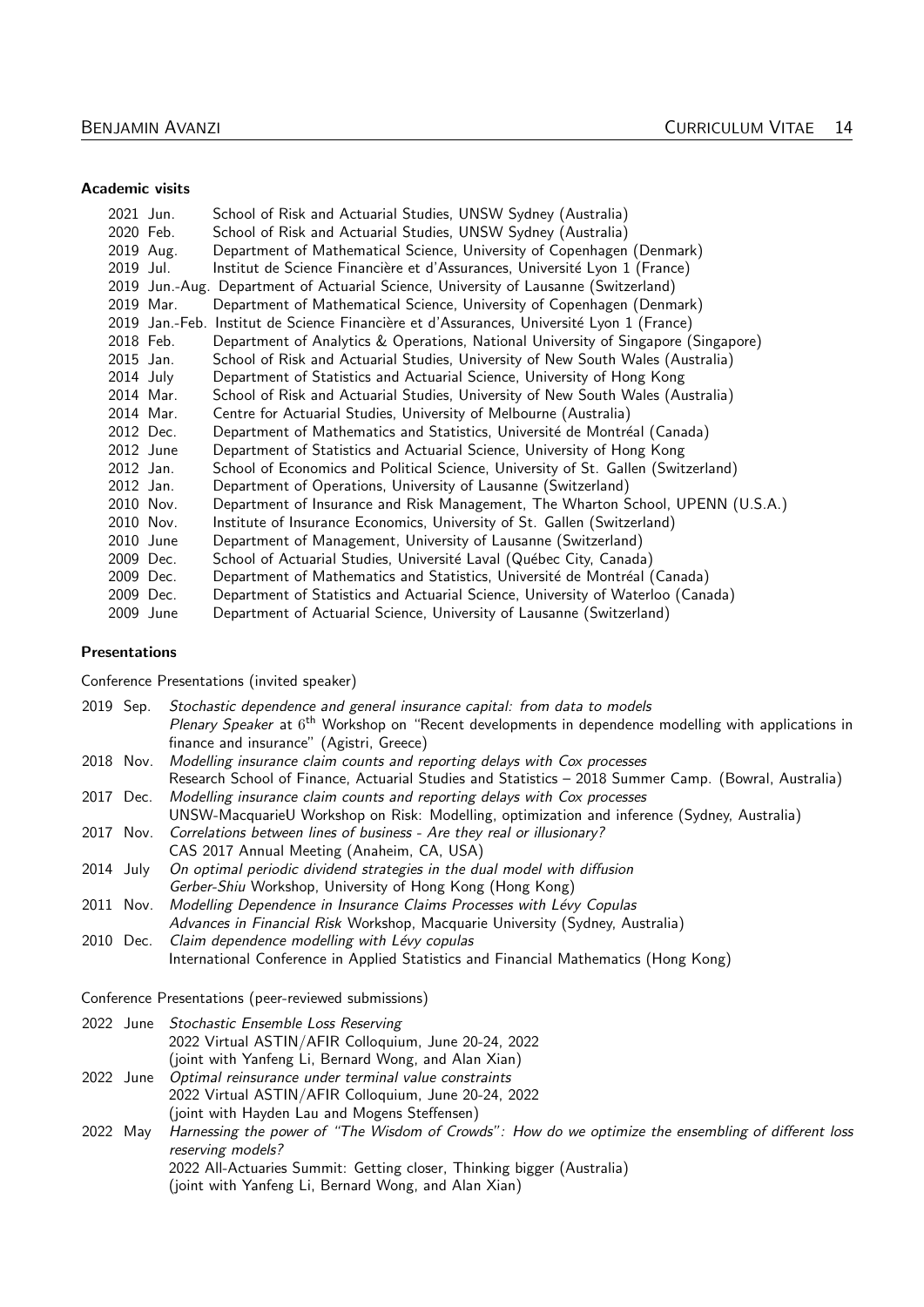|             | 2022 May    | An Al-driven Approach to Quantifying Model Error in Loss Reserving Generalised Linear Models                   |
|-------------|-------------|----------------------------------------------------------------------------------------------------------------|
|             |             | 2022 All-Actuaries Summit: Getting closer, Thinking bigger (Australia)                                         |
|             |             | (joint with Greg Taylor, Bernard Wong, and David Yu)                                                           |
|             | 2022 May    | SPLICE: Synthetic data generation for loss experience                                                          |
|             |             | 2022 All-Actuaries Summit: Getting closer, Thinking bigger (Australia)                                         |
|             |             | (joint with Greg Taylor, M. Wang, and Bernard Wong)                                                            |
| 2021 May    |             | Neural Networks in Reserving: how and why are they worth considering?                                          |
|             |             | 2021 All-Actuaries Virtual Summit: Thriving in an Age of Extremes (Australia)                                  |
|             |             | (joint with M. Al-Mudafer, Greg Taylor, and Bernard Wong)                                                      |
|             | 2019 Nov.   | When (not) to use abstract dependence structures: theoretical and practical considerations                     |
|             |             | 10th Australasian Actuarial Education and Research Symposium (Melbourne, Australia)                            |
| 2019 July   |             | Inference of counts using Markov-modulated non-homogeneous Poisson processes                                   |
|             |             | 23rd International Congress on Insurance: Mathematics and Economics (Munich, Germany)                          |
| 2019 Apr    |             | A tractable method for unravelling and modelling unobservable or complex dependence drivers (with granular     |
|             |             | data)                                                                                                          |
|             |             | IAA Section Colloquium 2019 (Cape Town, South Africa)                                                          |
|             | 2018 June   | Hybrid strategies in the presence of fixed transaction costs                                                   |
|             |             | 10th Conference in Actuarial Science & Finance on Samos (Samos, Greece)                                        |
| 2017 July   |             | Optimal Dividends Under Erlang(2) Inter-Dividend Decision Times                                                |
|             |             | 21st International Congress on Insurance: Mathematics and Economics (Vienna, Austria))                         |
| 2016 Sep    |             | On the distribution of the excedents of funds with assets and liabilities in presence of solvency and recovery |
|             |             | requirements                                                                                                   |
|             |             | 3rd European Actuarial Journal Conference (Lyon, France)                                                       |
| 2016 May    |             | On the interface between optimal periodic and continuous dividend strategies in the presence of transaction    |
|             |             | costs                                                                                                          |
|             |             | 9th Conference in Actuarial Science & Finance on Samos (Samos, Greece)                                         |
| 2015 Dec    |             | Correlations between insurance lines of business: An illusion or a real phenomenon? Some methodological        |
|             |             | considerations                                                                                                 |
|             |             | 7th Australasian Actuarial Education and Research Symposium (Gold Coast, Australia)                            |
| $2014$ July |             | Claim dependencies in economic capital modeling: The Australian experience                                     |
|             |             | 49th Actuarial Research Conference (Santa Barbara, USA)                                                        |
| 2013 July   |             | On optimal periodic dividend strategies in the dual model with diffusion                                       |
|             |             | 48th Actuarial Research Conference (Philadelphia, USA)                                                         |
|             | 2012 Dec.   | On a mean reverting dividend strategy with Brownian motion                                                     |
|             |             | 5th Australasian Actuarial Education and Research Symposium (Melbourne, Australia)                             |
| 2012 July   |             | Optimal dividends in a perturbed Cramér-Lundberg model with stochastic prospects and a penalty at ruin         |
|             |             | 4th International Gerber-Shiu Workshop (Melbourne, Australia)                                                  |
|             | 2012 June   | Optimal dividends in a perturbed Cramér-Lundberg model with stochastic prospects and a penalty at ruin         |
|             |             | 16th International Congress on Insurance: Mathematics and Economics (Hong Kong)                                |
|             | 2011 Nov.   | What is it that makes the Swiss annuitise? A description of the Swiss retirement system                        |
|             |             | 2011 Australasian Actuarial Education and Research Symposium (Canberra, Australia)                             |
|             | $2011$ June | Modelling Dependence in Insurance Claims Processes with Lévy Copulas                                           |
|             |             | 15th International Congress on Insurance: Mathematics and Economics (Trieste, Italy)                           |
|             | 2011 June   | Optimal dividends and capital injections in the dual model with diffusion                                      |
|             |             | 15th International Congress on Insurance: Mathematics and Economics (Trieste, Italy)                           |
|             | 2011 June   | Modelling Dependence in Insurance Claims Processes with Lévy Copulas                                           |
|             |             | Memorable Actuarial Research Conference (Leuven, Belgium)                                                      |
|             | 2010 June   | On a mean reverting dividend strategy with Brownian motion                                                     |
|             |             | 6th Conference in Actuarial Science & Finance on Samos (Samos, Greece)                                         |
| 2009 Sep.   |             | Forced savings and annuitisation with cross-subsidies: a mutation of the beast                                 |
|             |             | AFIR Colloquium (Munich, Germany)                                                                              |
| 2009 Sep.   |             | What is it that make the Swiss annuitise? A description of the Swiss retirement system                         |
|             |             | LIFE Colloquium (Munich, Germany)                                                                              |
| 2009 May    |             | On the level of national retirement savings with annuitisation and cross-subsidies: a two-tiered economic      |
|             |             | model                                                                                                          |
|             |             | 13th International Congress on Insurance: Mathematics and Economics (Istanbul, Turkey)                         |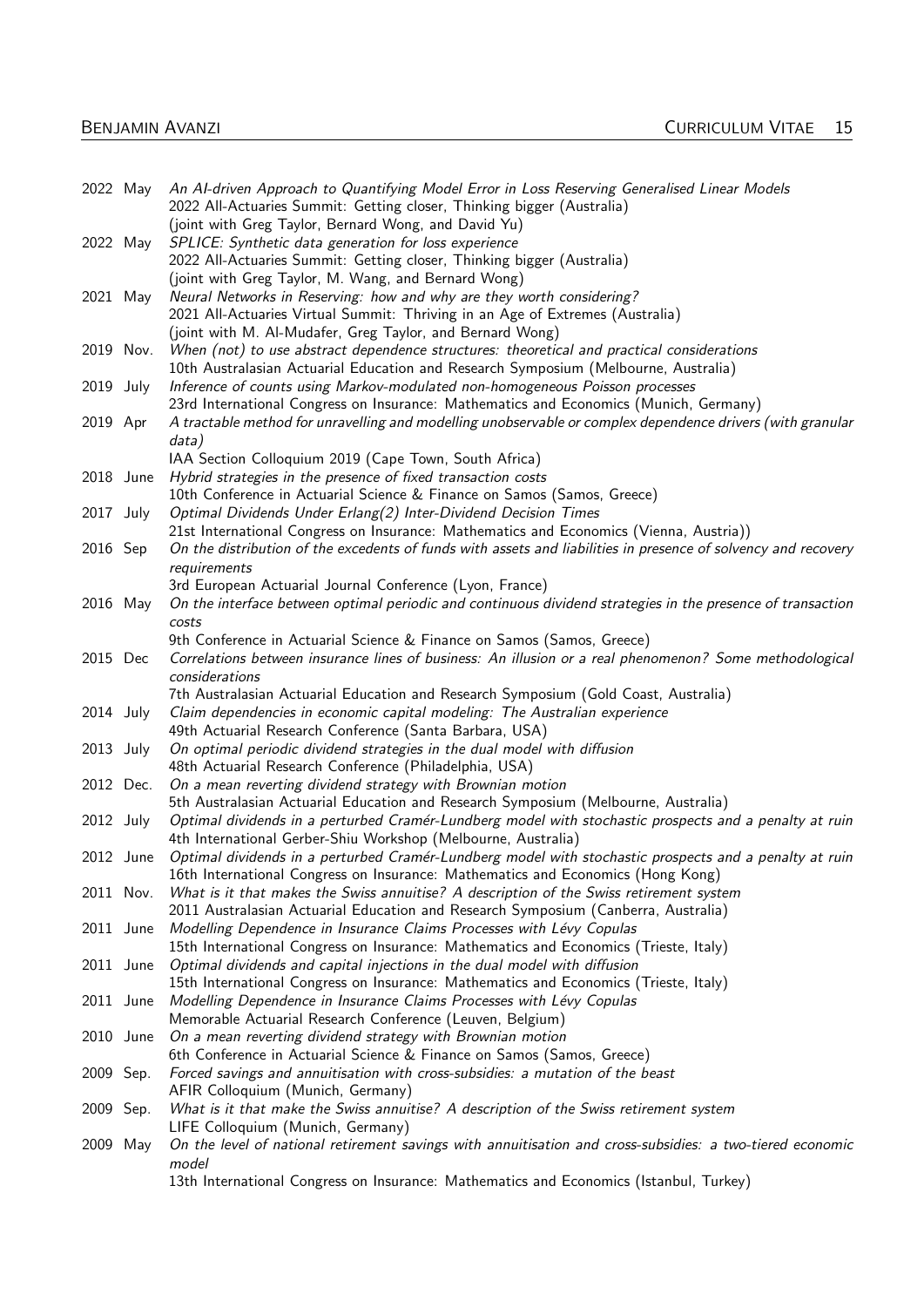| 2009 May  |                   | What is it that make the Swiss annuitise? A description of the Swiss retirement system<br>13th International Congress on Insurance: Mathematics and Economics (Istanbul, Turkey)            |
|-----------|-------------------|---------------------------------------------------------------------------------------------------------------------------------------------------------------------------------------------|
| 2008 Oct. |                   | On Optimal Dividend Strategies: Review and Dual Model<br>UNSW Actuarial Studies Research Symposium 2008 (Sydney, Australia)                                                                 |
| 2008 Jul. |                   | A Review of Modern Collective Risk Theory with Dividend Strategies<br>12th International Congress on Insurance: Mathematics and Economics (Dalian, China)                                   |
| 2007 Jul. |                   | Optimal dividends in the dual model with diffusion<br>11th International Congress on Insurance: Mathematics and Economics (Piraeus, Greece)                                                 |
| 2006 Jul. |                   | Optimal dividends in the dual model                                                                                                                                                         |
| 2006 May  |                   | 10th International Congress on Insurance: Mathematics and Economics (Leuven, Belgium)<br>Demand Estimation Through Credibility Theory<br>17th Annual Conference of POMS (Boston, USA)       |
|           | Academic Seminars |                                                                                                                                                                                             |
| 2022 Jun  |                   | Ensemble distributional forecasting for insurance loss reserving<br>One World Actuarial Research Seminar                                                                                    |
| 2022 Mar  |                   | Optimal reinsurance under terminal value constraints<br>Department of Econometrics and Business Statistics, Monash Business School, Melbourne (Australia)                                   |
| 2021 Nov  |                   | Optimal reinsurance under terminal value constraints<br>School of Risk and Actuarial Studies, UNSW Sydney (Australia)                                                                       |
| 2019 Jul  |                   | A Multivariate Evolutionary Generalised Linear Model Framework with Adaptive Estimation for Claims                                                                                          |
|           |                   | Reserving<br>Séminaires $L^2$ Lyon-Lausanne (ISFA, Lyon)                                                                                                                                    |
| 2019 Jun  |                   | Stochastic dependence and general insurance capital: from data to models<br>Centre of Actuarial Studies, Department of Economics, University of Melbourne (Australia)                       |
| 2019 Mar  |                   | Inference and prediction of counts using Markov-modulated non-homogeneous Poisson processes<br>Department of Mathematical Science, University of Copenhagen (Denmark)                       |
| 2019 Feb  |                   | Inference and prediction of counts using Markov-modulated non-homogeneous Poisson processes<br>Séminaire Labo, Institut de Science Financière et d'Assurances, Université Lyon 1 (France)   |
| 2016 Aug  |                   | On the distribution of the profits of assets-liability funds in presence of regulation<br>Macquarie University Actuarial Studies Seminar, Macquarie University (Sydney, Australia)          |
| 2015 Dec  |                   | Correlations between insurance lines of business: An illusion or a real phenomenon? Some methodological<br>considerations                                                                   |
|           |                   | School of Risk & Actuarial Studies Research Day 2015 (Sydney, Australia)                                                                                                                    |
| 2015 Apr. |                   | Dépendance et assurance: une histoire de corrélation?<br>Club Mathématique de l'Université de Montréal, Montreal (Canada)                                                                   |
| 2015 Jan. |                   | Actuarial applications of Lévy copulas<br>Actuarial and Financial Mathematics Seminar, Quantact Lab, Center for Research in Mathematics (CRM),                                              |
|           | 2014 Mar.         | Montreal (Canada)<br>On optimal periodic dividend strategies in the dual model with diffusion                                                                                               |
| 2012 Dec. |                   | Centre for Actuarial Studies, University of Melbourne (Australia)<br>Dividendes et injections de capital dans le modèle dual : Stratégies optimales                                         |
|           |                   | Séminaires du Centre de Recherche en Mathématiques, Université de Montréal (Canada)                                                                                                         |
| 2010 Nov. |                   | An Analysis of Private Pensions in Switzerland, A Country Where People Choose to Save and then Annuitize<br>Rosen-Huebner-McCahan Seminar, The Wharton School, UPENN (Philadelphia, U.S.A.) |
| 2010 Nov. |                   | Forced savings and annuitisation: an international perspective<br>University of St. Gallen (Switzerland)                                                                                    |
| 2010 Apr. |                   | On a mean reverting dividend strategy with Brownian motion<br>UNSW Actuarial Studies Research Seminar (Sydney, Australia)                                                                   |
|           | 2009 Dec.         | On a mean reverting dividend strategy with Brownian motion<br>Séminaires du Centre de Recherche en Mathématiques, Université de Montréal (Canada)                                           |
| 2009 Dec. |                   | On a mean reverting dividend strategy with Brownian motion                                                                                                                                  |
| 2009 Dec. |                   | Université Laval (Québec, Canada)<br>Forced savings and annuitisation with cross-subsidies: a mutation of the beast                                                                         |
|           | 2009 Dec.         | Department of Statistics and Actuarial Science Seminars, University of Waterloo (Canada)<br>On a mean reverting dividend strategy with Brownian motion                                      |
|           |                   | Department of Statistics and Actuarial Science Seminars, University of Waterloo (Canada)                                                                                                    |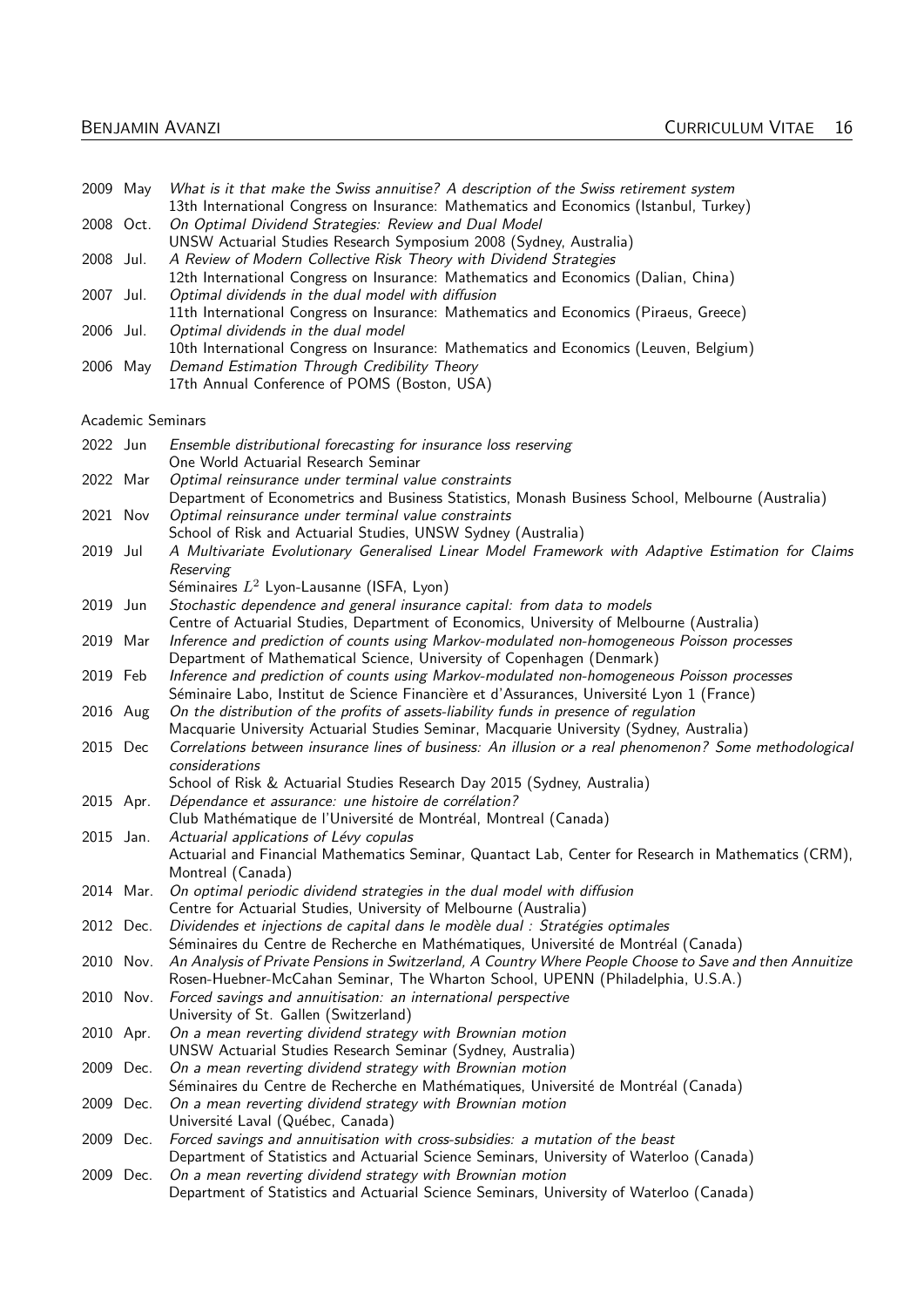- 2009 Mar. The demand for retirement annuities and non-mandatory superannuation savings: the case of Switzerland Macquarie University Actuarial Studies Seminar, Macquarie University (Sydney, Australia)
- 2009 Jan. The demand for retirement annuities and non-mandatory superannuation savings: the case of Switzerland International Research Workshop (UNSW, Sydney, Australia)
- 2008 Fev. Optimal dividends in the dual model with diffusion
- UNSW Actuarial Studies Research Seminar (Sydney, Australia)
- 2006 Dec. Optimal Dividends in the Dual Model Séminaires  $L^2$  Lyon-Lausanne (ISFA, Lyon)

Other attended conferences

- 2019 Mar. Workshop "Fair Valuation in Insurance" (Brussels, Belgium)
- 2016 Jun. CAS Course on Professionalism (Toronto, Canada)
- 2015 Jun. Enterprise Risk Management Symposium (Washington, USA)
- 2015 Jun. The Changing Face of GI, Actuaries Institute (Sydney, Australia)
- 2014 July 16th International Congress on Insurance: Mathematics and Economics (Shanghai, China)
- 2010 Nov. OECD/IOPS Global Forum on Private Pensions, on invitation (Sydney, Australia)
- 2010 Sep. 6th International Longevity Risk and Capital Markets Solutions Conference (Sydney, Australia)
- 2010 Jul. 18th Australian Colloquium of Superannuation Researchers, Retirement Saving Choices: challenges for individuals, industry and public policy (Sydney, Australia)
- 2009 Jul. 17th Australian Colloquium of Superannuation Researchers, Celebrating 100 years of a National Retirement Income System - The Challenges Ahead (Sydney, Australia)
- 2009 Jun. 2b) or not 2b) Conference (Lausanne, Switzerland)
- 2008 Nov. 1st Australasian Actuarial Education and Research Symposium (Sydney, Australia)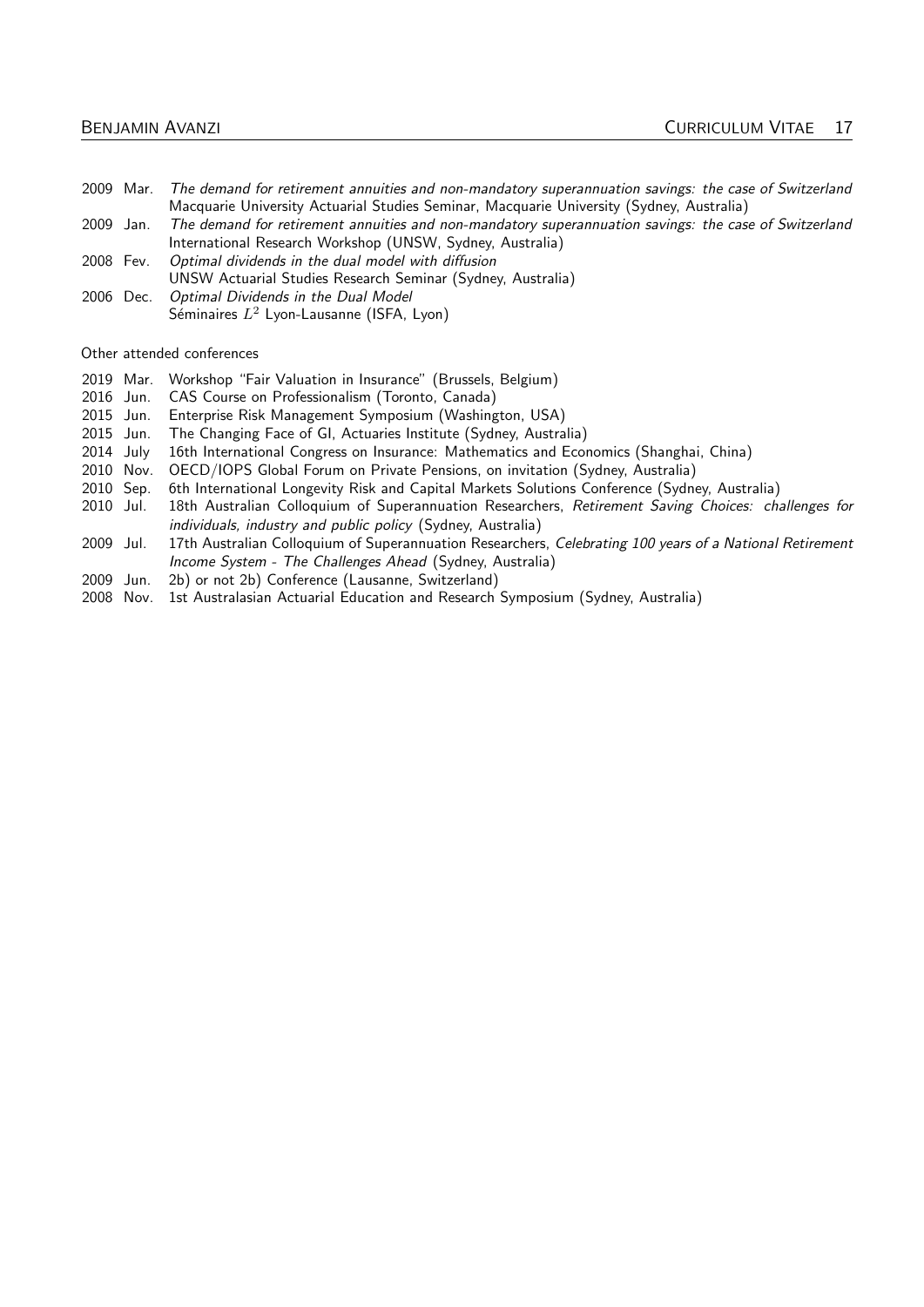### **TEACHING**

Awards

| 2016                |             | 2015 School of Risk and Actuarial Studies Teaching Innovation Award, for "Use of Learning Catalytics in<br>the Actuarial Program"                                                           |
|---------------------|-------------|---------------------------------------------------------------------------------------------------------------------------------------------------------------------------------------------|
| 2011<br>2011        | Innovation" | Nominated for a 2012 Vice-Chancellor Award for Teaching Excellence<br>Australian School of Business Teaching Excellence Award, for "Outstanding Technology-Enabled Teaching                 |
| Education           |             |                                                                                                                                                                                             |
| 2017                |             | 'Presenting online' (one day), Australia's National Institute of Dramatic Art (NIDA)                                                                                                        |
| 2017                | 2009 FULT   | 'Public Speaking Bootcamp' (one day), Australia's National Institute of Dramatic Art (NIDA)<br>'Foundations of University Learning and Teaching' (five days), University of New South Wales |
| Courses taught      |             |                                                                                                                                                                                             |
|                     |             |                                                                                                                                                                                             |
| 2022 S1             |             | ACTL 90020 General Insurance Modelling (M.Sc., University of Melbourne)                                                                                                                     |
| 2022 S1             |             | ACTL 30007 Actuarial Modelling III (B.Sc., University of Melbourne)                                                                                                                         |
| 2021 S2             |             | ACTL 10001 Introduction to Actuarial Studies (B.Sc., University of Melbourne)                                                                                                               |
| 2021 S1             |             | ACTL 90020 General Insurance Modelling (M.Sc., University of Melbourne)                                                                                                                     |
| 2021 S1<br>2020 S2  |             | ACTL 30007 Actuarial Modelling III (B.Sc., University of Melbourne)<br>ACTL 10001 Introduction to Actuarial Studies (B.Sc., University of Melbourne)                                        |
| 2020 S1             |             | ACTL 90020 General Insurance Modelling (M.Sc., University of Melbourne)                                                                                                                     |
| 2020 S1             |             | ACTL 30007 Actuarial Modelling III (B.Sc., University of Melbourne)                                                                                                                         |
| 2019 T6             |             | ZZBU 6507 Data Visualisation & Communication - developed but not delivered                                                                                                                  |
|                     |             | (fully online, Master of Analytics, UNSW)                                                                                                                                                   |
| 2019 T3             |             | ACTL 1101 Introduction to Actuarial Studies (B.Sc., UNSW)                                                                                                                                   |
| 2019 Jul            |             | Actuarial Journals and the Publishing Process (PhD, University of Lyon 1)                                                                                                                   |
| 2018 S2             |             | ACTL 1101 Introduction to Actuarial Studies (B.Sc., UNSW)                                                                                                                                   |
| 2018 S1             |             | ACTL 4003/5003 Research Methods in Actuarial Science (Honours and HDR, UNSW)                                                                                                                |
| 2017 S2             |             | ACTL 1101 Introduction to Actuarial Studies (B.Sc., UNSW)                                                                                                                                   |
| 2017 S2             |             | ACTL 4003/5003 Research Methods in Actuarial Science (Honours and HDR, UNSW)                                                                                                                |
| 2016 S2             |             | ACTL 1101 Introduction to Actuarial Studies (B.Sc., UNSW)                                                                                                                                   |
| 2016 S1             |             | ACTL 3141 Actuarial Statistics (B.Sc., UNSW)                                                                                                                                                |
| 2015 S2             |             | ACTL 5106 Insurance Risk Models (M.Sc., UNSW)                                                                                                                                               |
| 2015 S2             |             | ACTL 3162 Insurance Risk Models (B.Sc., UNSW)                                                                                                                                               |
| 2014 Fall           |             | ACT3284 Modèles en assurances IARD (B.Sc., Université de Montréal)                                                                                                                          |
| 2014 Fall           |             | ACT3241 Théorie du Risque (B.Sc., Université de Montréal)                                                                                                                                   |
| 2013 S2             |             | ACTL 5106 Insurance Risk Models (M.Sc., UNSW)                                                                                                                                               |
| 2013 S2             |             | ACTL 3003 Insurance Risk Models (B.Sc., UNSW)                                                                                                                                               |
| 2013 S1             |             | ACTL 5104 Actuarial Statistics (M.Sc., UNSW)                                                                                                                                                |
| 2013 S1             |             | ACTL 3001 Actuarial Statistics (B.Sc., UNSW)                                                                                                                                                |
| 2012 S2             |             | ACTL 5106 Insurance Risk Models (M.Sc., UNSW)                                                                                                                                               |
| 2012 S2             |             | ACTL 3003 Insurance Risk Models (B.Sc., UNSW)                                                                                                                                               |
| 2011 S2             |             | ACTL 5106 Insurance Risk Models (M.Sc., UNSW)                                                                                                                                               |
| 2011 S2             |             | ACTL 3003 Insurance Risk Models (B.Sc., UNSW)                                                                                                                                               |
| 2011 S1             |             | ACTL 5102 Financial Mathematics (M.Sc., UNSW)                                                                                                                                               |
| 2011 S1             |             | ACTL 2001 Financial Mathematics (B.Sc., UNSW)                                                                                                                                               |
| 2010 SS             |             | ACTL 5102 Financial Mathematics (M.Sc., UNSW)                                                                                                                                               |
| 2010 SS             |             | ACTL 2001 Financial Mathematics (B.Sc., UNSW)                                                                                                                                               |
| 2010 S1             |             | ACTL 5102 Financial Mathematics (M.Sc., UNSW)                                                                                                                                               |
| 2010 S1             |             | ACTL 2001 Financial Mathematics (B.Sc., UNSW)                                                                                                                                               |
| 2009 S2             |             | ACTL 4003/5003 Research Topics in Actuarial Science (Honours and HDR, UNSW)                                                                                                                 |
| 2009 S2             |             | ACTL 5106 Insurance Risk Models (M.Sc., UNSW)                                                                                                                                               |
| 2009 S1             |             | ACTL 5102 Financial Mathematics (M.Sc., UNSW)                                                                                                                                               |
| 2009 S1             |             | ACTL 2001 Financial Mathematics (B.Sc., UNSW)                                                                                                                                               |
| 2008 S <sub>2</sub> |             | ACTL 5106 Insurance Risk Models (M.Sc., UNSW)                                                                                                                                               |
| 2008 S1             |             | Gestion des opérations (B.Sc., University of Lausanne)                                                                                                                                      |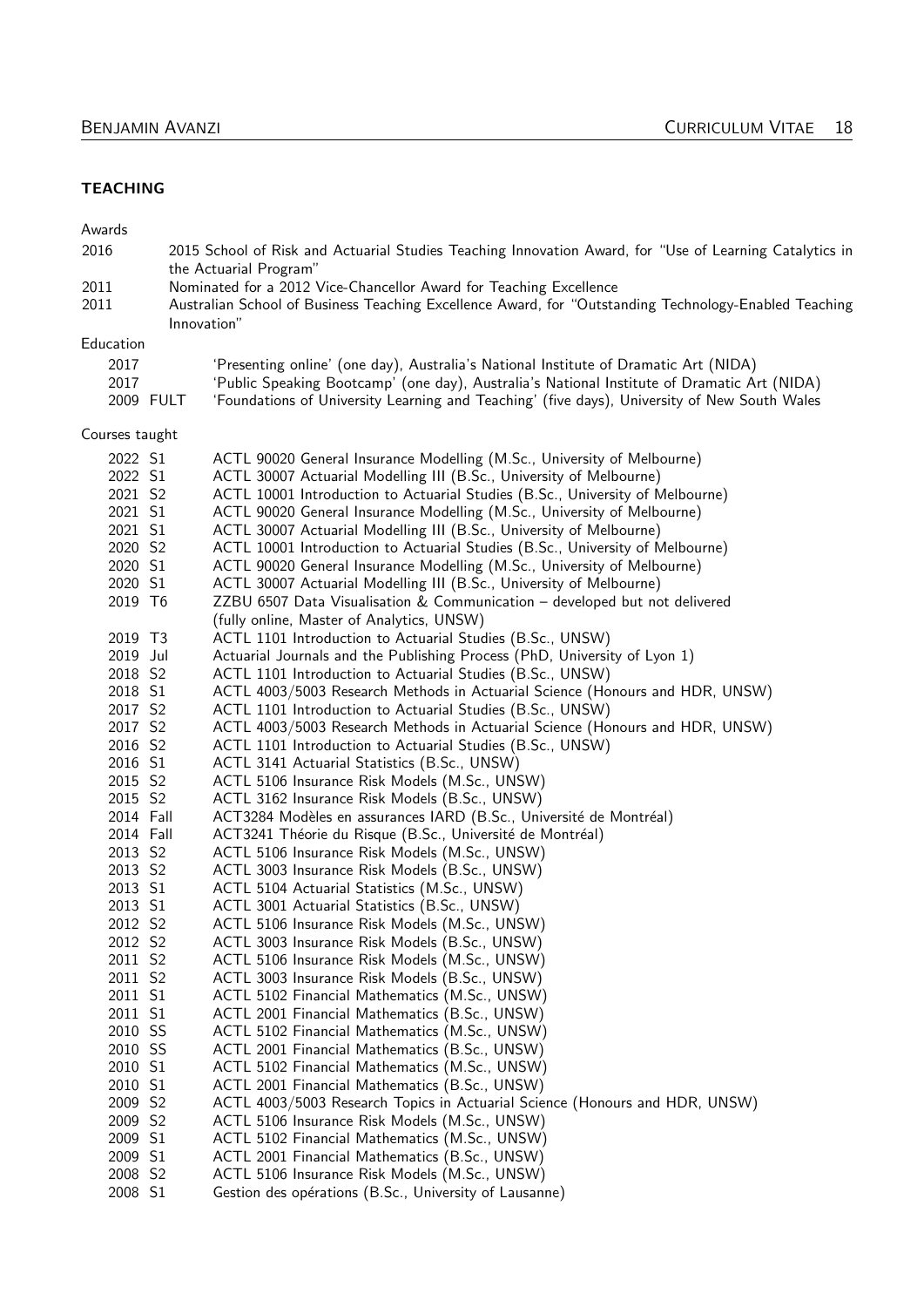- 2007 S2 Credibility Theory (M.Sc., University of Lausanne)<br>2007 S1 Gestion des opérations (B.Sc., University of Lausar
- 2007 S1 Gestion des opérations (B.Sc., University of Lausanne)<br>2005 S2 Laboratory of selected topics in actuarial mathematics
- 2005 S2 Laboratory of selected topics in actuarial mathematics (M.Sc., University of Lausanne)<br>2005 S1 Mathematics of Lead Time (MAS, Bordeaux Business School)
- Mathematics of Lead Time (MAS, Bordeaux Business School)

Masters project supervision (ACTL5004)

2016 Ka Wai (Hayden) Lau (UNSW) Now PhD student at UNSW.

Summer Research Scholarships

- 2019-2020 Melantha (Chenyi) Wang (UNSW)
- 2019-2020 Simon (Wanzhang) Jing (UNSW)
- 2018-2019 Wilson Cheng (UNSW)
- 2016-2017 Guanting Liu (UNSW)
- 2016-2017 Edward Djizmedjian (UNSW)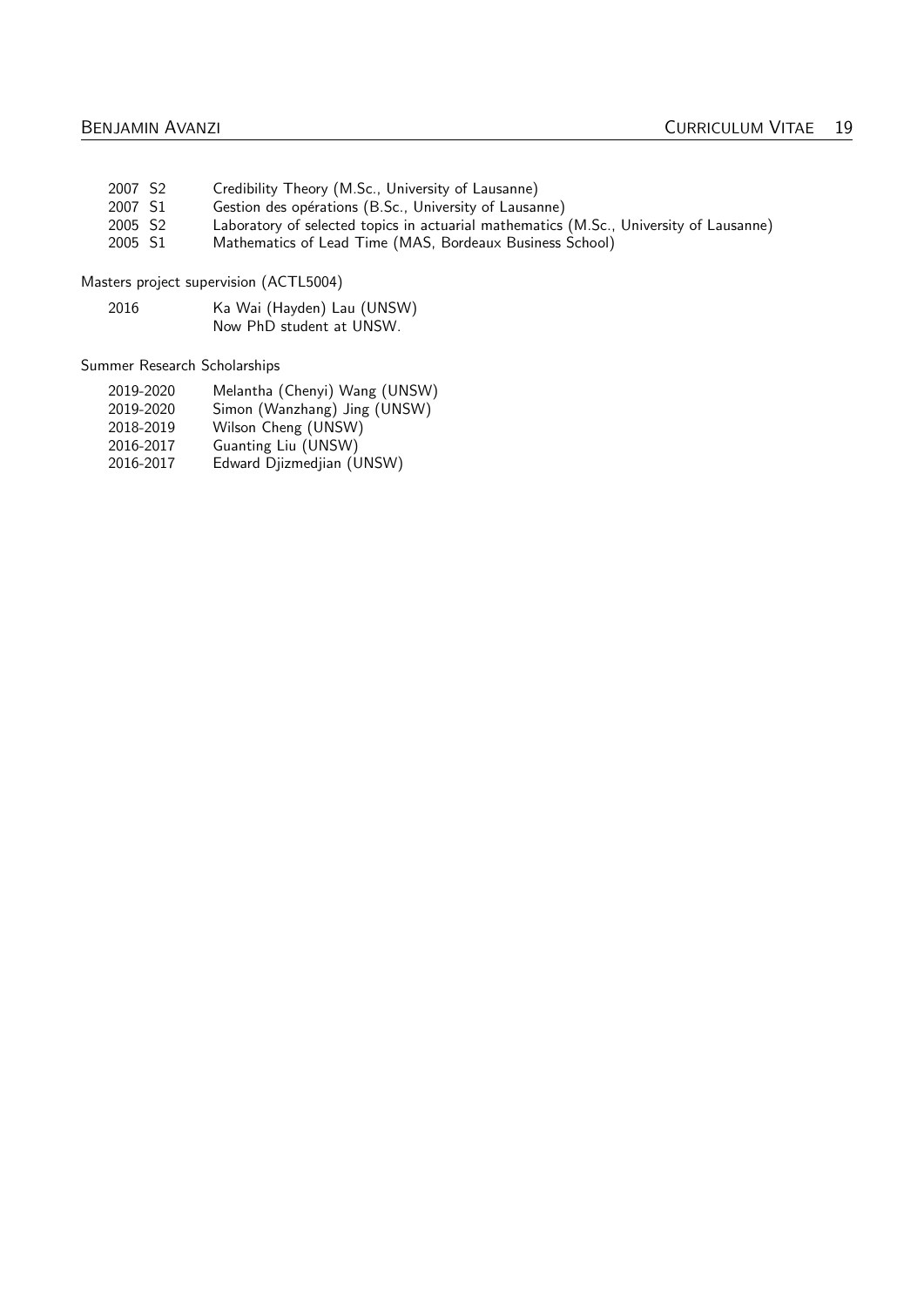#### INTERNAL ENGAGEMENT AND LEADERSHIP

#### Awards

2018 The Dean's Distinguished Leadership Award, in recognition of exceptional and sustained contributions to the achievement of the goals of the UNSW School of Business and Strategy 2025.

> This award may be given to an individual member of staff who, over a sustained period, has provided meritorious and distinguished leadership that has significantly exceeded the scope and commitment of usual expectations in achieving Business School goals.

#### Academic engagement and leadership

| $2021 - 2022$ | Elected Member, Teaching and Learning Quality Assurance Committee (TALQAC), The University<br>of Melbourne |
|---------------|------------------------------------------------------------------------------------------------------------|
|               | $-$ Program review panel member (2021: 1, 2022: 1)                                                         |
|               | - Member, Working group on diversifying evidence of teaching effectiveness                                 |
| $2020 -$      | Member, Academic Board, The University of Melbourne                                                        |
|               | $-$ Appeals committee member (2020: 1)                                                                     |
| $2019 - 2019$ | Elected member, Faculty Board, UNSW Business School, UNSW                                                  |
|               | (representing the Faculty Academic Staff)                                                                  |
| $2019 - 2019$ | Member, School of Risk and Actuarial Studies Research Committee, UNSW                                      |
| $2017 - 2018$ | Chair, UNSW Business School 3+ Reference Group                                                             |
| $2017 - 2018$ | Member, UNSW 3+ Transition Advisory Group                                                                  |
| $2017 - 2018$ | Member, UNSW 3+ Engagement Reference Group                                                                 |
| $2017 - 2018$ | Elected member, Faculty Board, UNSW Business School, UNSW                                                  |
|               | (representing the School of Risk and Actuarial Studies)                                                    |
| $2016 - 2017$ | Chair, Alternative Delivery Modes Committee, School of Risk and Actuarial Studies, UNSW                    |
| $2015 - 2017$ | Associate Head of School, School of Risk and Actuarial Studies, UNSW                                       |
| $2015 - 2017$ | Chair, Learning & Teaching Committee, School of Risk and Actuarial Studies, UNSW                           |
| $2015 - 2017$ | Member, Faculty Education Committee, UNSW Business School, UNSW                                            |
| $2015 - 2017$ | Member, School Industry Advisory Board, School of Risk and Actuarial Studies, UNSW                         |
| $2017 - 2017$ | Member, Education Focussed roles selection committee, UNSW Business School                                 |
| $2015 - 2016$ | Member, Faculty Board, UNSW Business School, UNSW                                                          |
| $2014 - 2015$ | Chair, website committee, Departement of Mathematics and Statistics, UdeM                                  |
| $2014 - 2015$ | Member, 'internationalisation' committee, Departement of Mathematics and Statistics, UdeM                  |
| $2012 - 2013$ | Elected chair of the <i>School Plenum</i> , School of Risk and Actuarial Studies, UNSW                     |
| $2012 - 2013$ | Elected member of the School Advisory Board, School of Risk and Actuarial Studies, UNSW                    |
| $2012 - 2013$ | Postgraduate Research Coordinator, School of Risk and Actuarial Studies, UNSW                              |
| $2012 - 2013$ | Honours Coordinator, School of Risk and Actuarial Studies, UNSW                                            |
| $2012 - 2013$ | Member, Australian School of Business Promotions Committee for Promotion to Senior Lecturer,               |
|               | <b>UNSW</b>                                                                                                |
| $2009 - 2012$ | Academic representative, Australian School of Business E-learning Committee, UNSW                          |
| $2009 - 2012$ | Director, Actuarial Studies Co-op Program of the UNSW                                                      |
| $2011 - 2011$ | Member, ASB Linkage Grant Working Party, UNSW                                                              |
| $2010 - 2010$ | Member, Australian School of Business Standing Committee, UNSW                                             |
| $2007 - 2008$ | Elected member, Commission of the University of Lausanne Personnel (official legal representative          |
|               | of all (administrative and academic) staff employed by the university)                                     |
| $2006 - 2008$ | Elected member, Faculty Council, Faculty of Business and Economics of the University of Lausanne           |
| $2006 - 2008$ | Treasurer, Association du Corps Intermédiaire et des Doctorants de l'Université de Lausanne (official      |
|               | representative of the regular (teaching and research) staff that is below the professor level)             |
| $2006 - 2008$ | Member, Committee Enseignement (teaching) of the University of Lausanne                                    |
| $2006 - 2008$ | Member, Committee Recherche (research) of the University of Lausanne                                       |

#### Teaching leadership

Seminars and presentations

2022 (2 February) Yellowdig presenter, WCLA PD: Student Engagement Pilot Projects of 2021 (Piazza & YellowDig)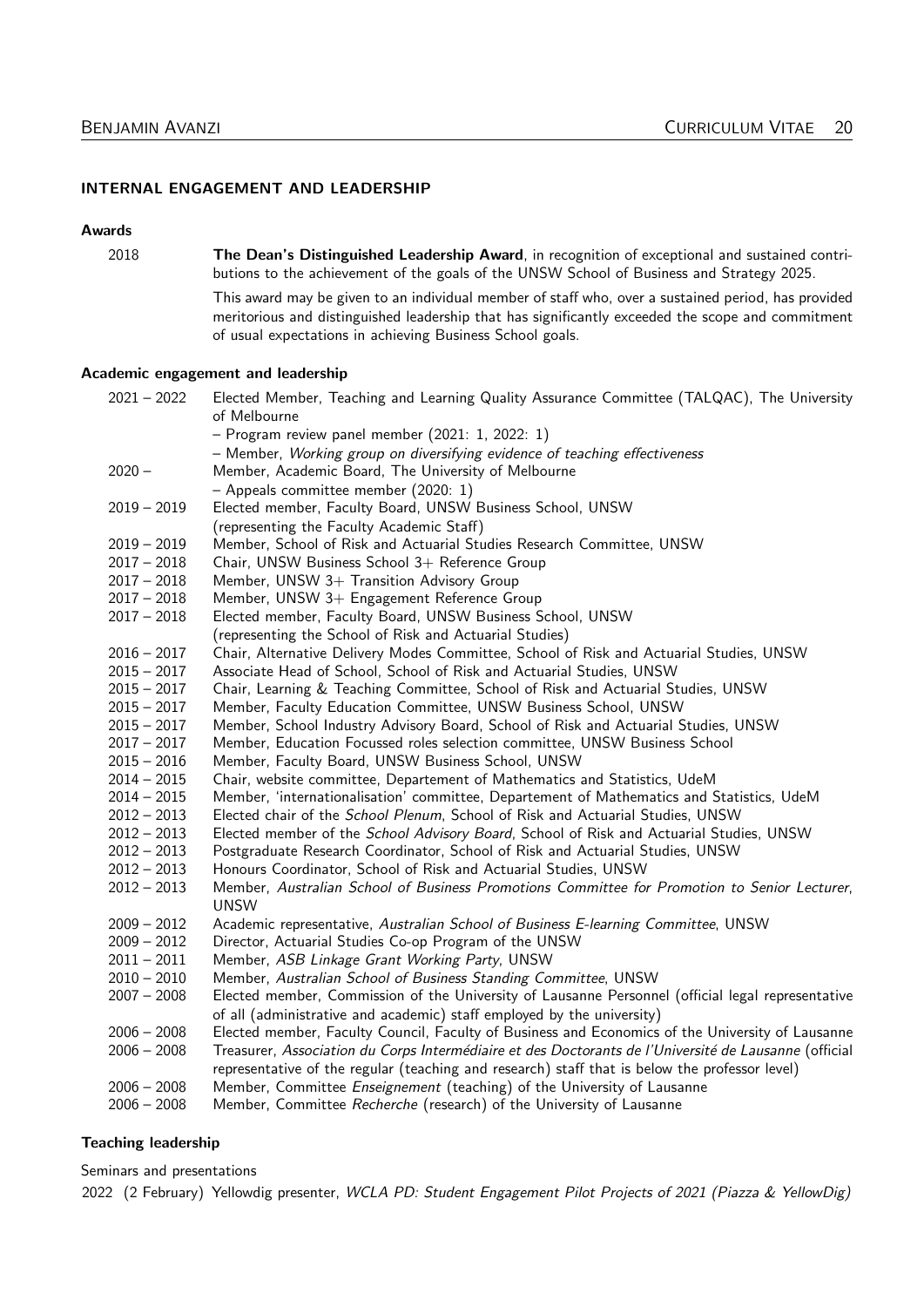- 2020 (14 September) Panelist, WCLA Symposium: Adapting to Radical Disruptions in Business Education
- 2018 (February) [Digital Uplift](https://www.youtube.com/watch?v=DxXzHkxDkKU) interview, Business Digital Learning (UNSW Business School, UNSW).
- 2017 (October, 18) ACTL1101 Digital Uplift, School of Risk and Actuarial Studies Digital Uplift Planning (UNSW Business School, UNSW).
- 2016 (February, 25) Assessment Good Practice, School of Risk and Actuarial Studies Learning & Teaching Workshop (UNSW Business School, UNSW).
- 2015 (November, 3) Spotlight on Program Learning Goals in the School of Risk and Actuarial, UNSW Business School – Academic's eLearning Showcase & Workshop (UNSW Business School, UNSW).
- 2014 (December, 5) Seminar on the flipped classroom to the FOLIUM team (teaching support) of the University of Montreal as well as some flipped classroom pilot project leaders, University of Montréal, Canada
- 2014 (October, 1) Seminar on how and when to use technology (in particular, tablet PCs and recorded videos) for teaching technical subjects, made to interested members of the Department of Mathematics and Statistics, University of Montréal, Canada
- 2014 (September, 8) Brief presentation on how and when to use technology (in particular, tablet PCs and recorded videos) for teaching technical subjects, made to the Department Assembly, Department of Mathematics and Statistics, University of Montréal, Canada
- 2014 (May, 23) Presentation on how and when to use technology (in particular, tablet PCs and recorded videos) for teaching technical subjects, made to the steering committee of the project Mathéma-TIC, Montréal, Canada
- 2013 (August, 16) Member, Large Class Teaching Panel, Fundamentals of University Learning and Teaching (FULT), Learning & Teaching @ UNSW
- 2012 (June, 21) Member, Large Class Teaching Panel, Fundamentals of University Learning and Teaching (FULT), Learning & Teaching @ UNSW
- 2012 (April, 3) Low-tech high-impact teaching strategies for large classes, Connections in Learning and Teaching (Learning & Teaching @ UNSW)
- 2011 (November, 8) Using videos in teaching: when and how?, ASB Academics' Showcase of Technology in Teaching (ASB, UNSW)
- 2011 (February, 17) Member, Large Class Teaching Panel, Fundamentals of University Learning and Teaching (FULT), Learning & Teaching @ UNSW
- 2010 (March, 1) Australian School of Business Strategic Retreat, invited for the eLearning component
- 2010 (August, 26) Member, Large Class Teaching Panel, Fundamentals of University Learning and Teaching (FULT), Learning & Teaching @ UNSW
- 2009 (November, 19) Member, Large Class Teaching Panel, Fundamentals of University Learning and Teaching (FULT), Learning & Teaching @ UNSW
- 2009 (November, 18) Recorded interview by Colina Mason (Learning & Teaching @ UNSW) for the sessional staff gateway resource
- 2009 (August, 28) School of Accounting seminar (UNSW), Digital Tablets and Screen Recording
- 2009 (July, 8) ASB Workshop (UNSW), Digital Tablets and Screen Recording

#### **Other**

2016 S1 FULT peer observation participant: interested FULT participants can come and observe in my lectures, as well as access the course website.

#### **Other**

Formal Mentorship/Coaching

- 2020 2020 University of Melbourne level C
- 2019 2019 UNSW Business School PhD Fellow mentor
- 2017 2017 Mentor to 1 UNSW Scientia Scholar
- 2016 2016 Mentor to 1 UNSW Scientia Scholar
- 2015 2016 Mentor to 1 ECR academic from UNSW Business School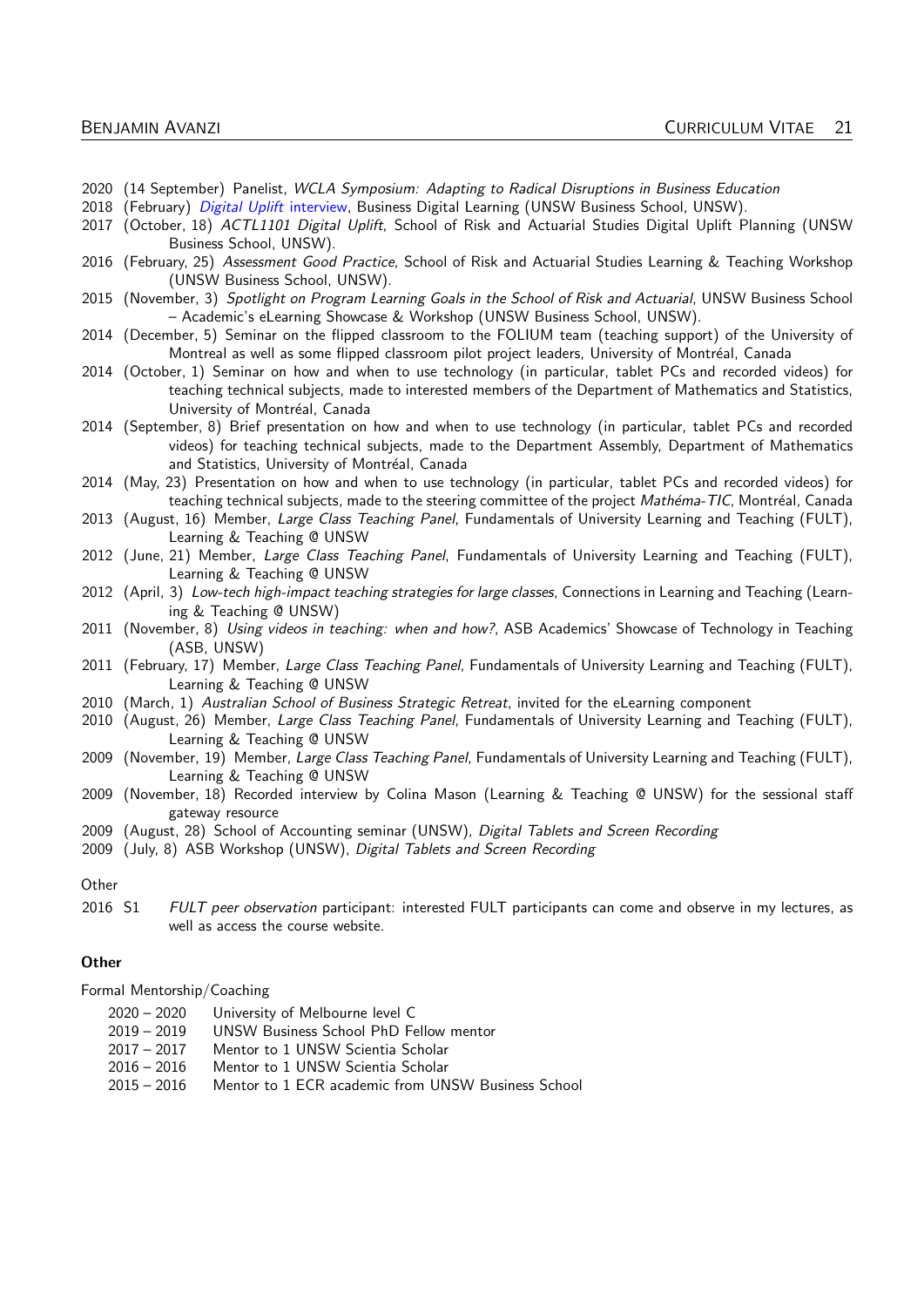#### EXTERNAL ENGAGEMENT AND LEADERSHIP

### Professional appointments (selected)

| $2021 - 2022$ | Elected Councillor, Caulfield Junior College                                                          |
|---------------|-------------------------------------------------------------------------------------------------------|
|               | Convenor, Policy Review and Development Subcommittee                                                  |
| $2018 - 2019$ | Non Executive Director, Lycee Condorcet the International French School of Sydney                     |
| $2014 - 2015$ | Actuarial consulting, Service de consultation en actuariat (Université de Montréal)                   |
| $2008 - 2012$ | Non Executive Director, Fondation Comoedia, Switzerland (group insurance)                             |
| $2007 - 2008$ | Founder, Executive Director, <i>Fondation Comoedia</i> , Switzerland (group insurance)                |
| $2006 - 2008$ | Executive Director, Chair, Fondation de prévoyance Artes et Comoedia, Switzerland (pension fund,      |
|               | 200 employers, 2000 insured)                                                                          |
| $2004 - 2004$ | Internship and then consultant, La Suisse Assurances (actuarial department for group life), Lausanne, |
|               | Switzerland                                                                                           |
| $2003 - 2003$ | Internship, Nestec S.A. (Globe Project, Change management), Vevey, Switzerland                        |
| $2001 - 2003$ | Teaching activities in Swiss public schools (mathematics, French, economics, law, accounting, IT)     |

#### Professional affiliations

| $2018 -$    | Member, Australian Institute of Company Directors (AICD)               |
|-------------|------------------------------------------------------------------------|
| $2014 -$    | Academic Member, Casualty Actuarial Society (CAS)                      |
| $2008 -$    | Affiliate member, Actuaries Institute of Australia <sup>6</sup>        |
| $2007 -$    | Member, Swiss Association of Actuaries (full member of IAA)            |
| $2009 -$    | Member, Actuarial Studies in Non-Life Insurance section of IAA (ASTIN) |
| $2008 -$    | Member, American Risk and Insurance Association (ARIA)                 |
| 2008 - 2011 | Member, Asia-Pacific Risk and Insurance Association (APRIA)            |

#### Professional service

| $2014-$     | Member, CAS Academic Central                                 |
|-------------|--------------------------------------------------------------|
| 2009 – 2016 | Member, Hachemeister and Michelbacher prizes committee (CAS) |
| 2014 – 2016 | Member, Data and Technology Working Party (CAS)              |

#### In the media

Professional websites and blogs

2021 1. Chen, J., [Virtual Summit Shorts: Neural networks in reserving – how and why are they worth considering?](https://www.actuaries.digital/2021/06/09/virtual-summit-shorts-neural-networks-in-reserving-how-and-why-are-they-worth-considering/) Actuaries Digital, 9 June 2021. (Sydney, Australia) 11 October 2019

# BusinessThink<br>2019 1.  $\overline{A}$  s

- 1. [A smarter approach to analysis refines insurance predictions](https://www.businessthink.unsw.edu.au/articles/a-smarter-approach-to-analysis-refines-insurance-predictions/) 11 October 2019
- <span id="page-21-0"></span>2015 2. [Are insurance companies holding too much capital?](https://www.businessthink.unsw.edu.au/articles/Are-insurance-companies-holding-too-much-capital/) 16 December 2015